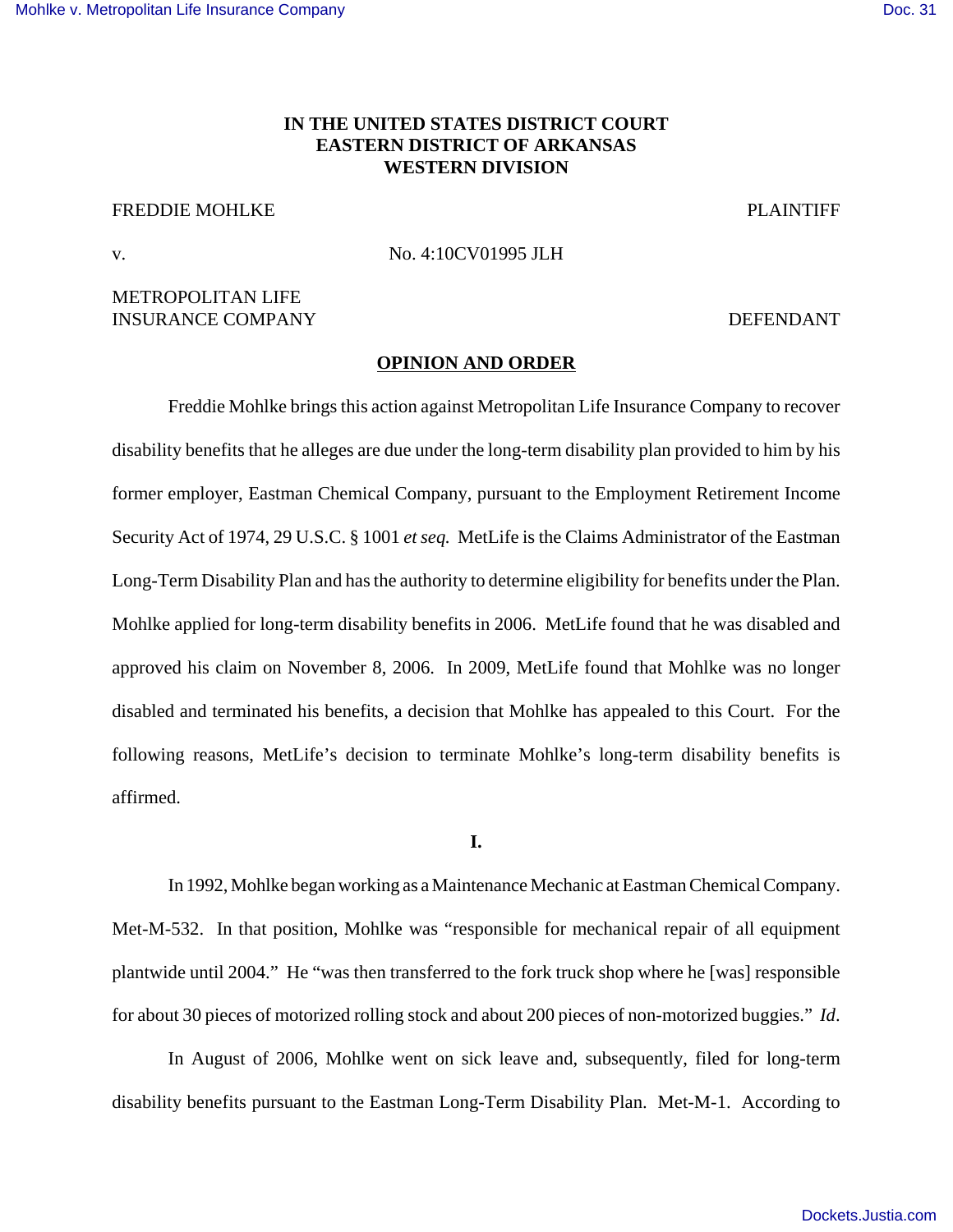Mohlke's "Personal Profile" he was unable to work because he "had an abnormal ENG test with 81% weakness of the right vestibular nerve whereas a maximum of 20% is allowable for normal functionality." Met-M-527. Mohlke explained that his condition did not affect his sleep but that he tired easily and suffered from headaches. Met-M-528. His day was primarily taken up with physical therapy. *Id.* Mohlke stated that he could not work because of his "unsteadiness/dizziness." Met-M-529. He indicated that his physician had not restricted his driving and that he was still able to walk, read, and care for his household. Met-M-530. Mohlke identified four treating medical professionals: Dr. Todd Rumans, an otolaryngologist; Dr. Robert Hale, an audiologist; Betty Bradley, a physical therapist; and Dr. Seth Barnes. Met-M-514, 527.

MetLife collected medical records and information from Mohlke's treating professionals. *See* Met-M-438-44, 519-23, 534-59. According to those records, Mohlke began to suffer from dizziness in May of 2006. On July 5, 2006, Mohlke's complaints of dizziness were evaluated by Dr. Rumans. Met-M-542. Dr. Rumans's notes indicate that Mohlke reported that for the previous two months he had suffered from episodes during which his head would spin and he would lose his balance for a few seconds, typically when he moved or changed positions. Mohlke also complained of blurred vision. Dr. Rumans assessed Mohlke as suffering from benign paroxysmal positional vertigo and moderately severe high frequency sensorineural hearing loss bilaterally. Dr. Rumans performed Epley maneuvers which appeared to reduce Mohlke's symptoms. *Id.* On July 12, 2006, Dr. Rumans again visited with Mohlke and concluded that his dizziness had greatly improved, but that he continued to suffer from loss of balance when walking or turning. Met-M-541. Dr. Rumans scheduled Mohlke for an MRI. *Id.* The MRI revealed normal internal auditory canals and normal brain condition. Met-M-555-56.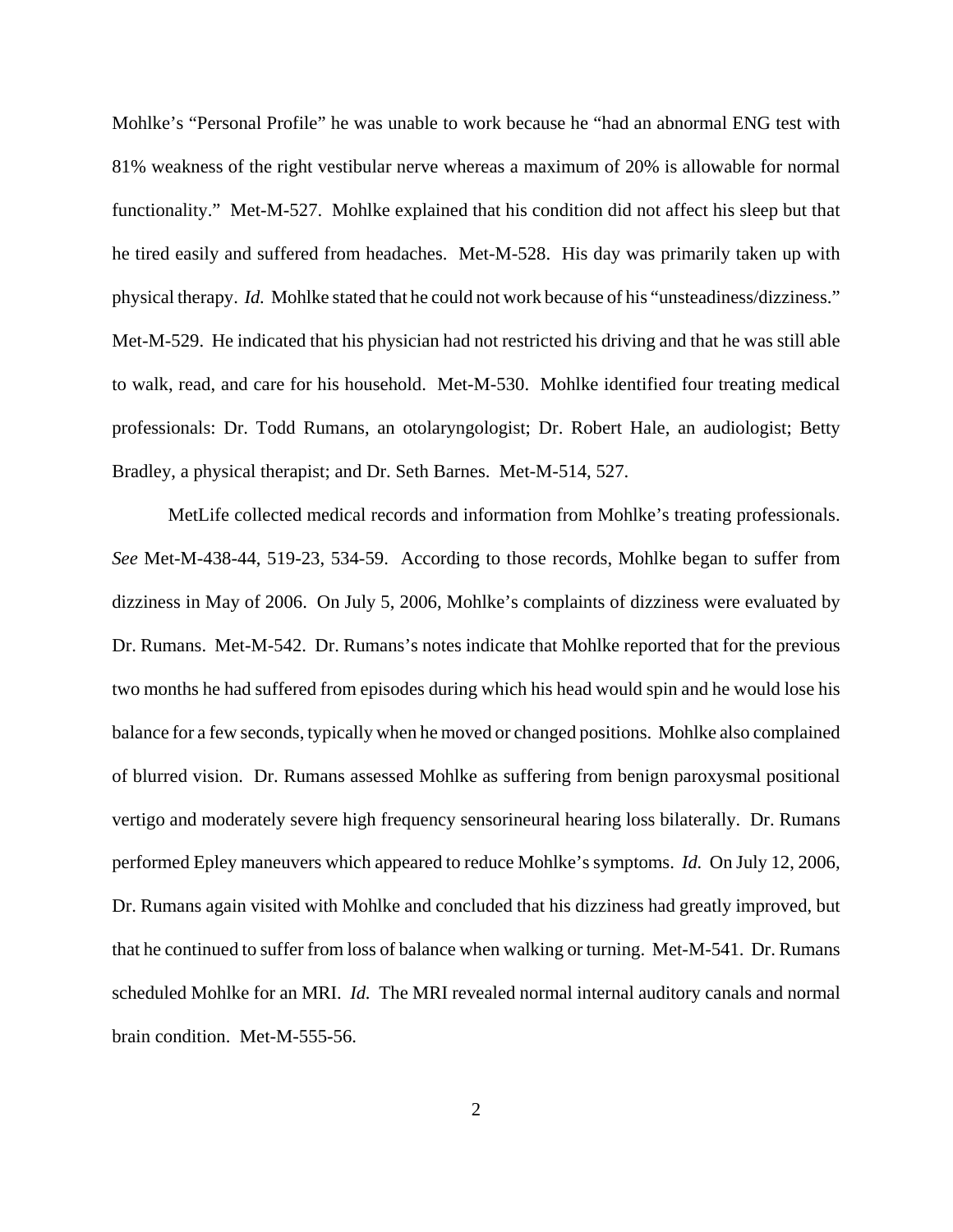When Mohlke visited Dr. Rumans on July 25, 2006, he complained that his dizziness had grown worse. Met-M-540. Dr. Rumans indicated that testing was negative for benign paroxysmal positional vertigo. He recommended ENG testing, which was performed by Dr. Hale. During the follow-up visit on August 8, Dr. Rumans noted that Mohlke's ENG was abnormal—revealing eighty-one percent weakness of the right vestibular nerve—and cautioned him "to avoid any situations which require normal balance for safety such as climbing on ladders or working on elevated structures." *Id.*; *see also* 556. Mohlke continued to complain of dizziness. Dr. Rumans also recommended "vestibular nerve rehab." *Id.* Mohlke received vestibular rehabilitation therapy from Bradley, and showed some improvement. Met-M-534.

On October 11, 2006, Mohlke was examined by Dr. Hale who wrote an ENG report stating that Mohlke now had ninety-six percent right unilateral caloric weakness. Met-M-535. Dr. Rumans then examined Mohlke and recommended continued therapy. Met-M-523. Dr. Rumans stated that Mohlke would need to avoid any work situations that require normal balance for safety and that Mohlke could not return to work unless he could be cleared one hundred percent with no restrictions. Dr. Rumans explained that Mohlke's vestibular nerve weakness prevented one hundred percent clearance. *Id.*

Two days later, Dr. Rumans filled out a "physician statement" indicating that Mohlke suffered from right vestibular nerve weakness, hyper labyrinth-unilateral, and hearing losssensorineural. Met-M-519-21. Dr. Rumans reiterated his opinion that Mohlke should avoid any situation that requires normal balance such as climbing ladders and working in elevated positions. However, Dr. Rumans stated that Mohlke was able to function under stress and engage in interpersonal relations as well as to sit, stand, or walk continuously. Mohlke could reach above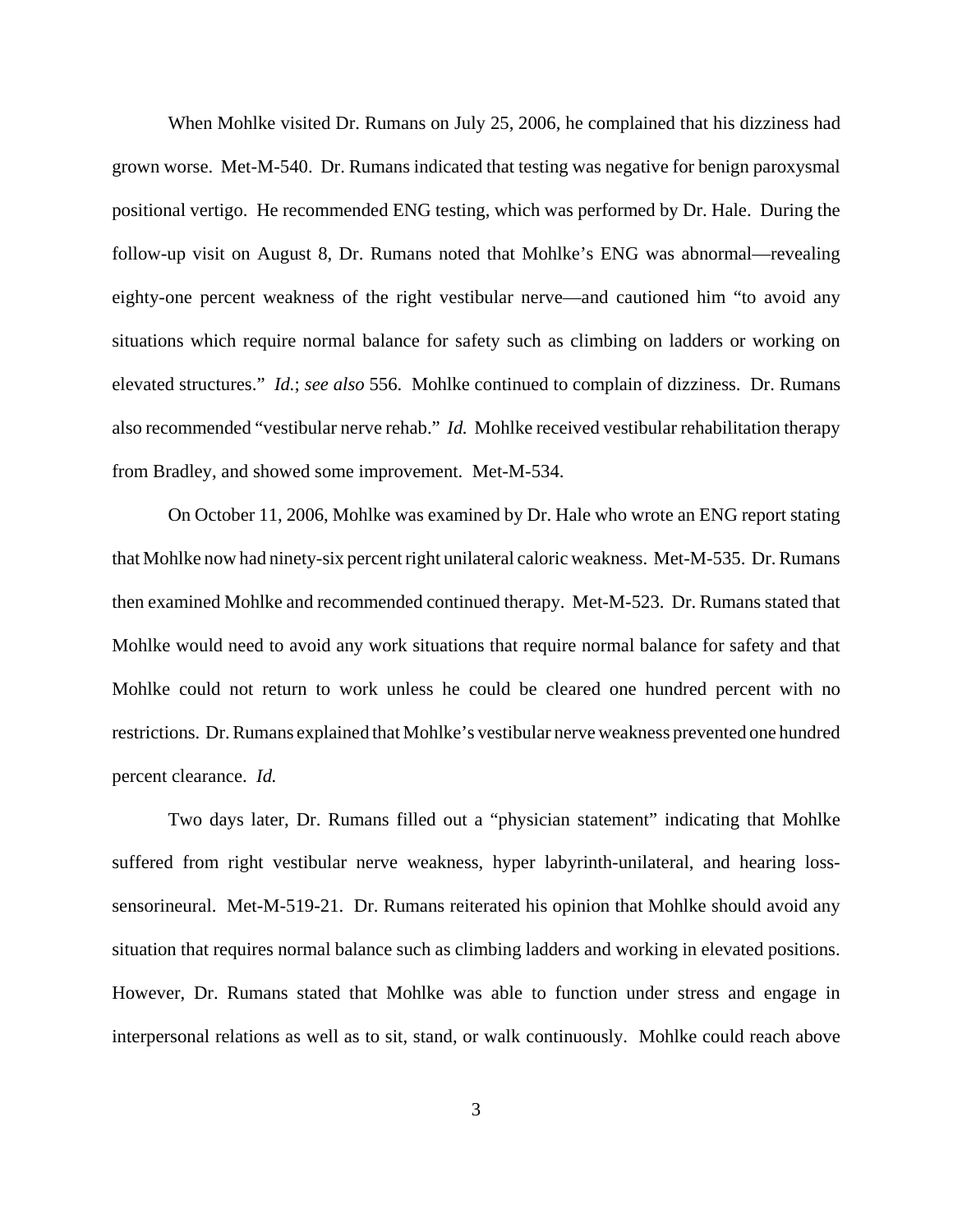shoulder level, but could not climb, twist, bend, or stoop. He had no cardiac functional limitations. Rumans noted that, apart from the balance issues, Mohlke could perform other activities at full capacity. *Id.*

Based on this evidence, MetLife approved Mohlke's claim for disability benefits on November 8, 2006. Met-M-507. In its letter, MetLife explained that it would request periodic updates concerning Mohlke's medical information from his attending physician. *Id.* The record reflects such periodic updates.

On November 29, 2006, Mohlke complained to Dr. Rumans about headaches. Met-M-444. Dr. Rumans noted that a previous MRI revealed no abnormalities, but recommended that Mohlke meet with Dr. Seth Barnes. *Id.* Dr. Barnes stated in a letter dated January 31, 2007, that Mohlke suffered from dizziness orthostasis, vertiginous symptoms, and difficulty orienting in space, and that these ailments would likely not improve and did interfere with his ability to work. Met-M-482.

In February of 2008, Mohlke underwent another ENG test that revealed abnormal results: one hundred percent caloric weakness in his right ear. Met-M-446. Dr. Rumans met with Mohlke on February 15, 2008, and expressed the opinion that Mohlke's condition was essentially unchanged. Met-M-447. Dr. Rumans indicated that Mohlke should continue to avoid any position requiring normal balance and that he should avoid situations requiring him to lift heavy objects because of the risk of falling. However, Dr. Rumans found that Mohlke's motor strength remained intact. *Id.* Dr. Rumans completed a functional capacity statement in which he noted that Mohlke should avoid the following completely: stairs/ladders, scaffolds/heights, assuming cramped/unusual positions, reaching (forward/overhead), repetitive movement (hands/feet), climbing (stairs/ladders/scaffolds), balancing (exposure to falling), bending/stooping/squatting, operating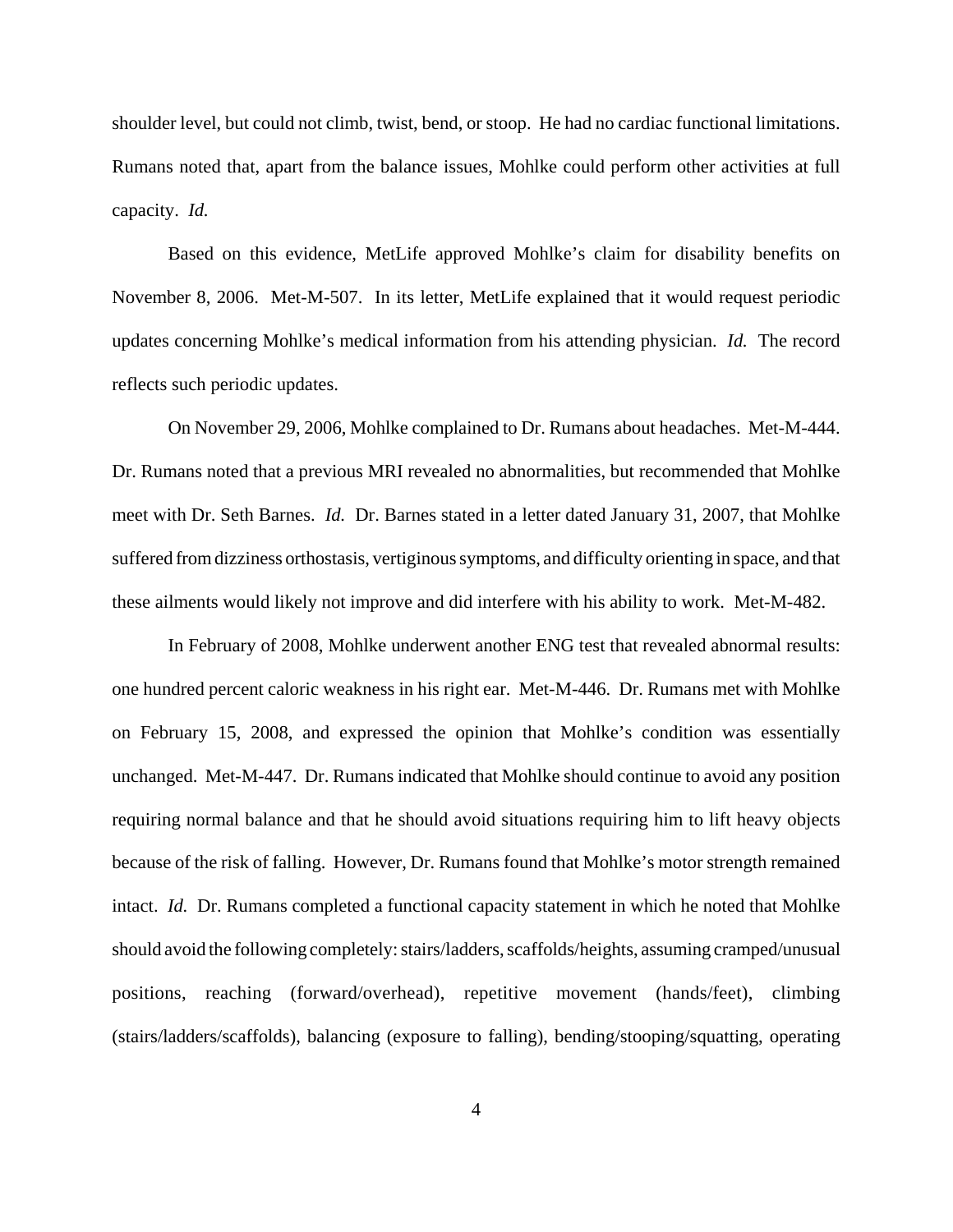truck/dolly/small vehicle, operating heavy equipment, and concentrated visual attention. Met-M-455-56. Mohlke had some limitation in the following: transportation, standing, sitting, change of position (sitting/standing), pushing/pulling/twisting (arm/leg controls), and grasping/handling. Mohlke, however, had no limitation as to the following: dust/gases/fumes, chemicals/solvents, temperature extremes, noise levels, allergenic agents, enclosed spaces, drafts/damp areas, finger dexterity, operating electrical equipment. Dr. Rumans wrote that Mohlke's "limitation is only regarding balance—not strength." Dr. Rumans checked a box to indicate that Mohlke had no psychological problem. Finally, Dr. Rumans said, "this is a chronic/permanent condition based on serial exams." *Id*.

In March of 2009, Dr. Barnes completed a functional capacity statement indicating that Mohlke should avoid the following completely: temperature extremes, noise levels, allergenic, stairs/ladders, scaffolds/heights, enclosed spaces, drafts/damp areas, reaching (forward/overhead), operating heavy equipment, operating electrical equipment, and concentrated visual attention. Met-M-434-45. Dr. Barnes indicated that Mohlke suffered from severe depression and anxiety. Dr. Barnes stated that Mohlke's depression had retrogressed requiring antidepressant doses. Dr. Barnes stated that Mohlke was totally disabled. *Id.* On March 18, 2008, Dr. Rumans met with Mohlke who complained of twitching in his left ear that dissipated once he put pressure on it. Met-M-388. Dr. Rumans completed another functional capacity form in March of 2009. Met-M-436-37. His findings and comments were the same as those expressed on his 2008 form. *Id.*

In May of 2009, an anonymous letter was sent to Future Fuel, the entity that owns the facility at which Mohlke worked when it was owned by Eastman. Met-M-420. The letter ultimately was forwarded to MetLife. The letter stated, in full: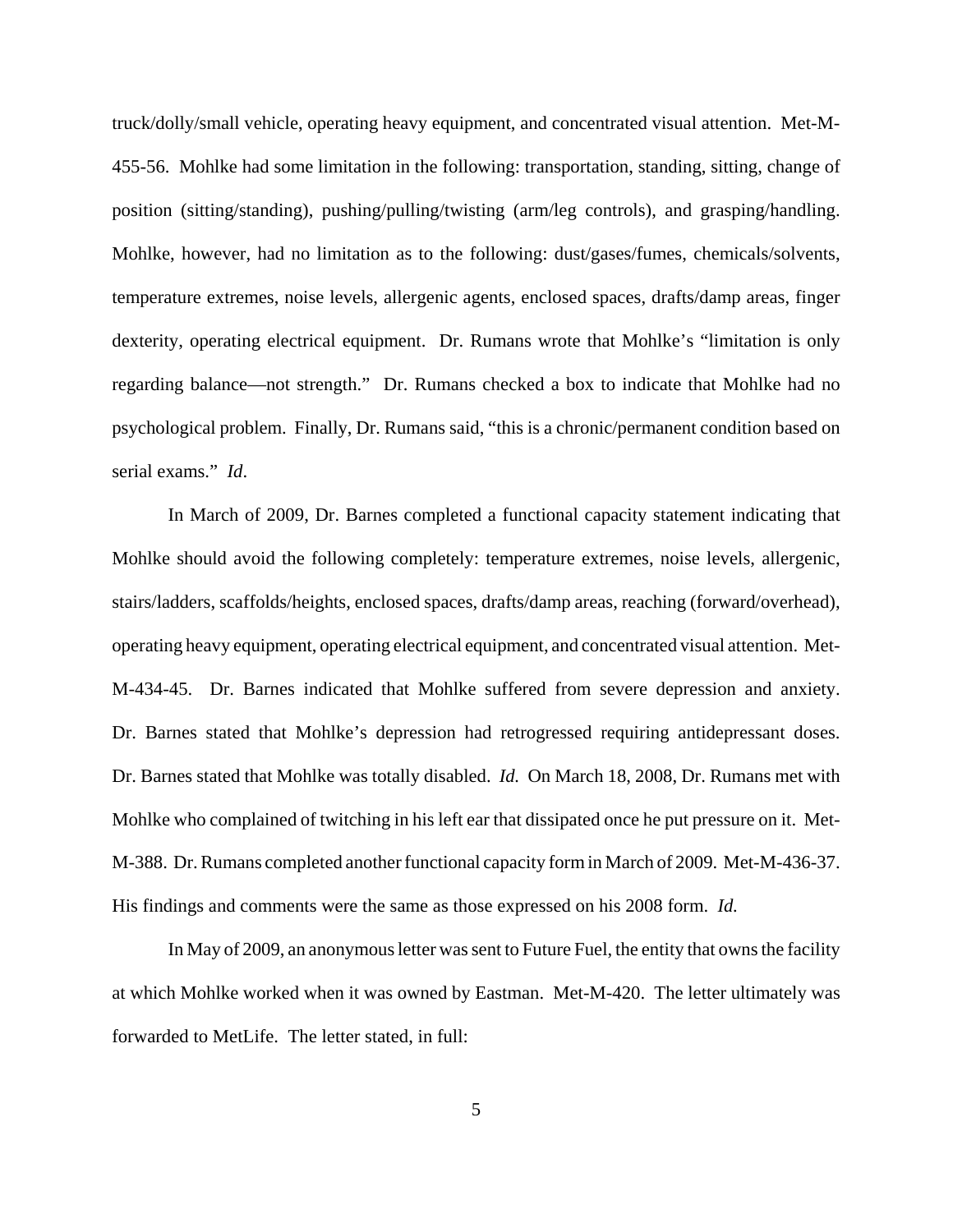Even though he was not medically able to work for Eastman/ Future Fuel, it looks like Mr. Mohlke has made a remarkable recovery, and is now able to work again. It appears he is using the training you provided him with, and the tools he stole from the company to make a few bucks on the side. If it were my company, I would pursue criminal charges against Mr. Mohlke, not only for stolen property, but perhaps insurance fraud.

Met-M-422. Attached to the letter was an letter from Southside Public Water Authority, dated April 8, 2008, listing Mohlke as a "Certified Assembly Tester." Met-M-423.

After receiving a copy of the anonymous letter, MetLife retained private investigators to observe Mohlke in order to document his daily activities and current level of function. Met-M-8. The investigators first observed Mohlke's wife working at Southern Income Tax & Accounting Services in Batesville Arkansas. Met-M-55. The next day, the investigators discovered Mohlke at that business. Met-M-56. The investigators observed Mohlke driving, running errands, and walking normally. At one point, Mohlke briefly entered a Batesville water company, then drove to a bank and used the drive-through window. *Id.* The investigators also contacted Southside Water and learned that Mohlke was one of their RPZ testers. Met-M-69. The investigators called Mohlke's wife who stated that he was a certified tester but could not come to the phone because he was working on his tractor. *Id.* The investigators eventually made contact with Mohlke who stated that he was retired from Eastman Chemical but that he had begun RPZ testing a couple of years before his retirement and was certified for RPZ testing and repair. Met-M-70. He stated that he charged sixty dollars to perform an inspection. Mohlke also stated that he did not actively advertise his services but merely did this work on the side from time to time. *Id.*

In September of 2009, MetLife referred Mohlke's entire file to a board certified otolaryngologist, Dr. Thomas Klein, for an independent assessment of whether Mohlke's medical conditions interfered with his ability to work. Met-M-383-86. Dr. Klein concluded that there was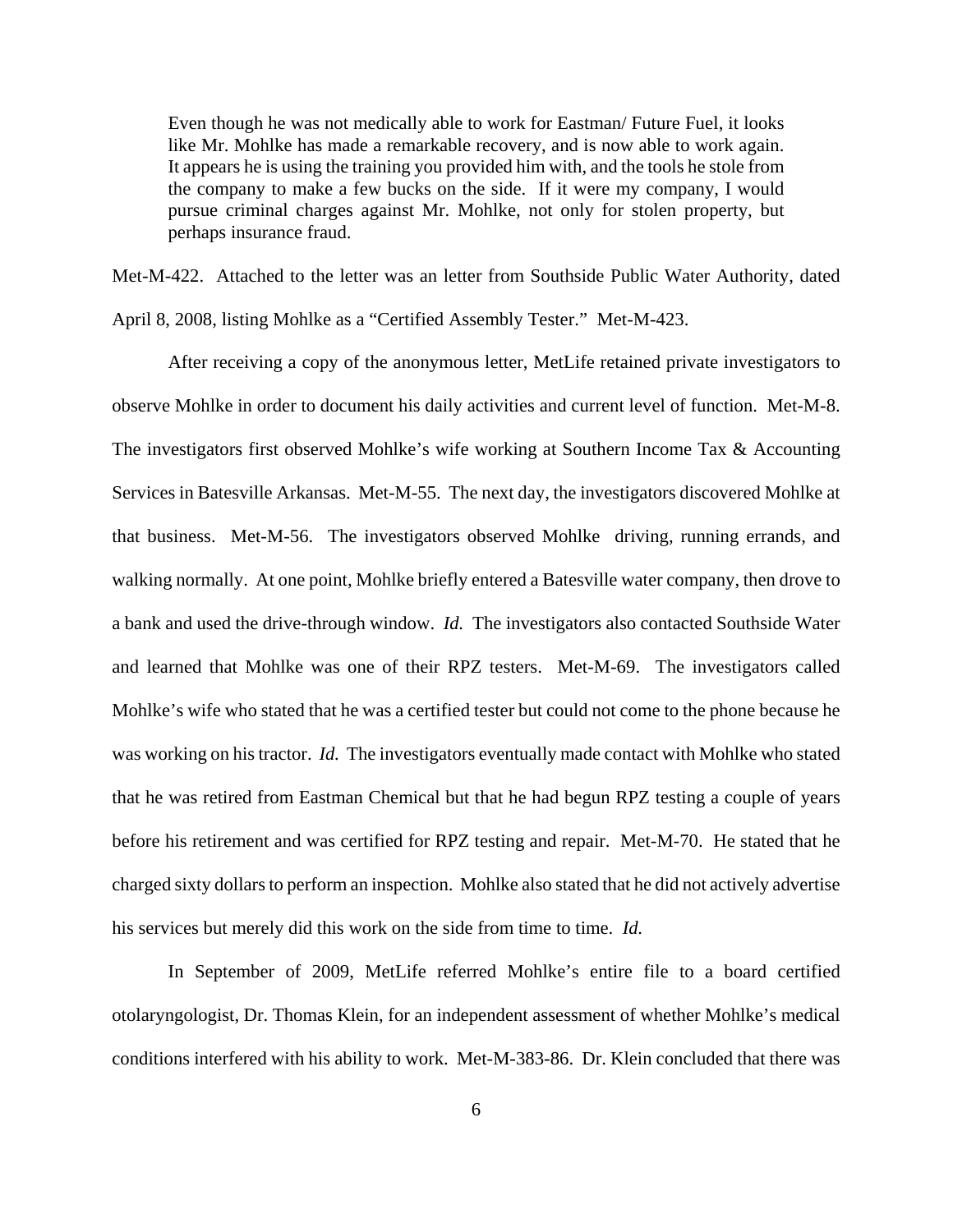"a lack of objective findings on physical examination that support the need of restrictions and limitations in work activities" beyond August, 27, 2009. Dr. Klein noted that Mohlke had a history of benign positional vertigo, "which was severe and bilateral sensorineural hearing loss," and which did not change over two years. Dr. Klein further noted that Mohlke's physicians had provided the appropriate care and treatment, and that Mohlke had been compliant with the treatment plan. However, Dr. Klein found that there was no clinical documentation available from the treatment providers that "clearly details any significant or severe positive objective findings or significant severe functional limitations occurring that would have prevented return back to regular job activity" after August of 2008. He noted that at the time of Mohlke's March of 2008 visit, there "was no documentation of vertigo and no documentation of any nystagmus." Dr. Klein stated in his report that he conversed with Drs. Rumans and Barnes. Dr. Rumans told Dr. Klein that he was not aware that Mohlke had a job but that if he did have a job then he was not disabled. Dr. Rumans reported that Mohlke had communicated with him in February of 2009 that his condition had not improved. Dr. Barnes reported that he saw Mohlke every six months but that Dr. Rumans was the primary physician following Mohlke. Dr. Barnes stated that Mohlke's complaints were consistent with a finding of vertigo. *Id.*

MetLife forwarded Dr. Klein's report to Drs. Rumans and Barnes and asked if they agreed with it. Dr. Barnes did send a response to a August of 2009 inquiry from MetLife in which he indicated that Mohlke suffered from worsening depression, social anxiety, and agoraphobia. Met-M-375-76. Dr. Barnes indicated that these problems imposed limitations on Mohlke's ability to sit, stand, walk, climb, twist, bend, stoop, reach above shoulder level, and lift heavy objects. However,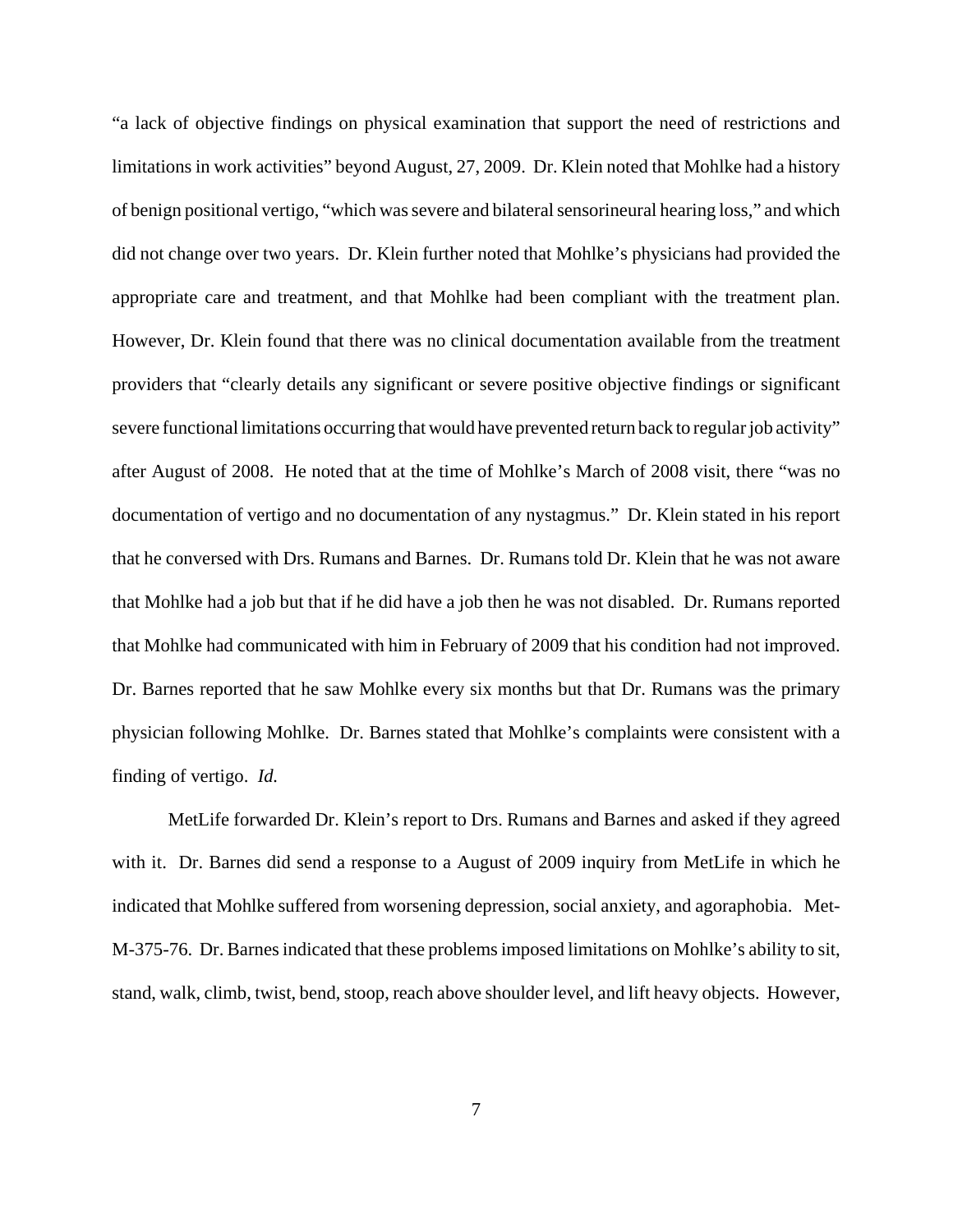Dr. Barnes did not mention vertigo or vestibular nerve weakness. *Id.* Otherwise, neither Drs. Rumans or Barnes responded to MetLife's request for a comment on Dr. Klein's report.

Based on this evidence, MetLife concluded that Mohlke no longer met the Plan's definition of disability. MetLife sent two letters to Mohlke informing him that his disability benefits would cease and explaining the basis of that decision. Met-M-363-65, 369-72. MetLife explained that Mohlke could appeal this decision and could provide additional documentation in support of his appeal. *Id.* In December of 2009, Mohlke communicated to MetLife his intent to appeal the decision. Met-M-367. Mohlke requested a copy of his file and of Eastman's policy definition of "gainful work." *Id.* In response, MetLife provided the requested file. Met-M-366. Mohlke subsequently appealed the decision. Met-M-359. In his appeal, Mohlke asserted that MetLife did not furnish him with any substantive material from his file to support termination of benefits as defined by the guidelines set forth in the Plan. Mohlke also stated that he had no additional medical records to submit but that his condition had been termed "permanent." He noted that the Random House Dictionary defined "permanent" as "lasting forever." *Id.*

Subsequently, MetLife referred Mohlke's file to another board certified otolaryngologist, Dr. Ronald Grossman, for independent review. Dr. Grossman wrote a report in which he stated that the medical information did not support any functional limitation beyond November 19, 2009. Met-M-295-98. Dr. Grossman stated that the medical records of Drs. Rumans and Barnes demonstrated a progressive loss of the right vestibular system with associated symptoms of intermittent vertigo but that this condition had ameliorated to the degree that Mohlke had no further supporting clinical findings. Dr. Grossman explained that the body often compensates for unilateral vestibular loss with other balance mechanisms. Dr. Grossman found that these other balancing mechanisms "obviously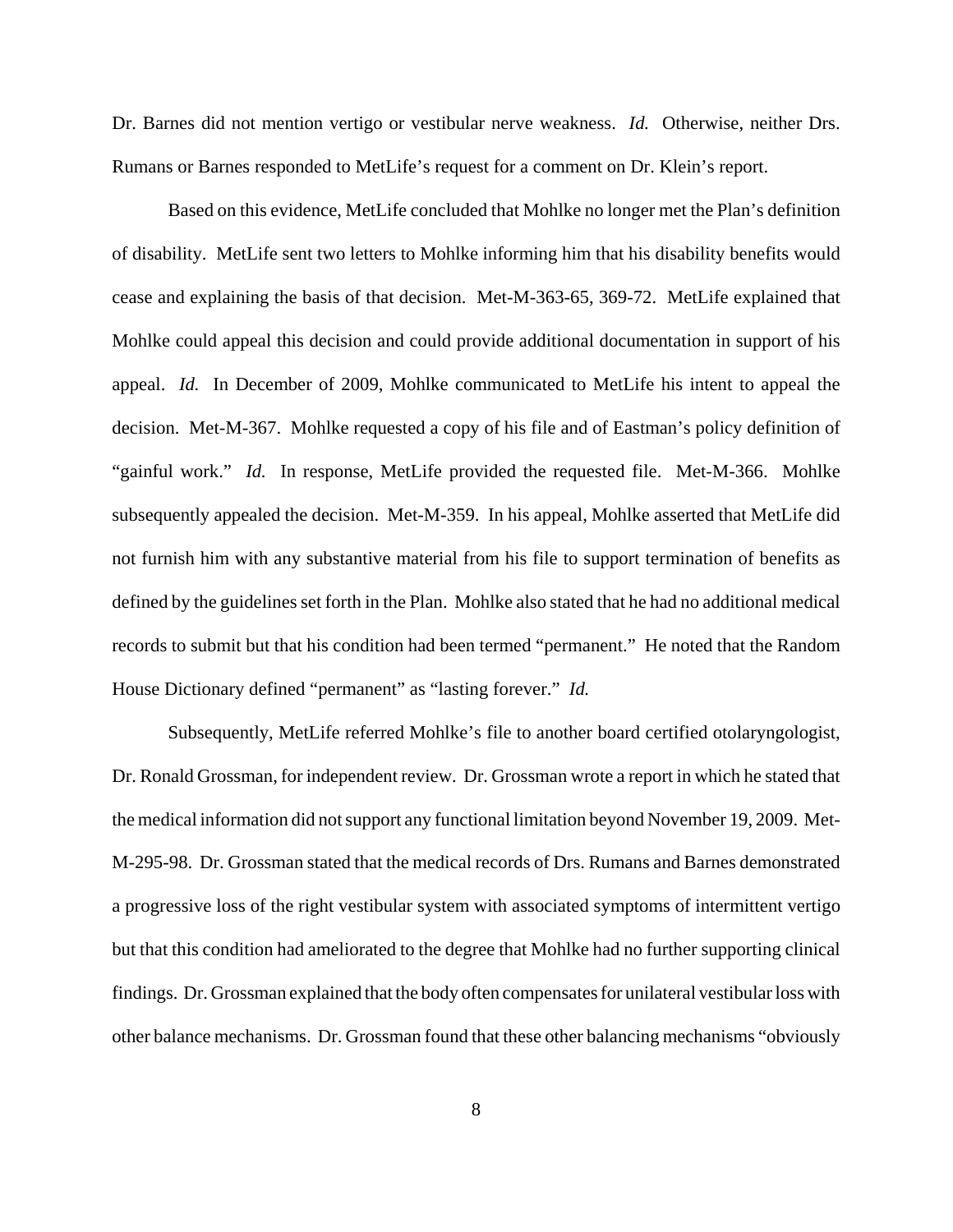are in place at this point in time" for Mohlke as "he has been observed to go about his daily activities with no apparent difficulty and to be gainfully employed, albeit on a part-time basis." Consequently, Dr. Grossman concluded that the objective findings did not support Mohlke's subjective complaints and did not impose any limitations on Mohlke's ability to perform heavy lifting, sitting, standing, walking, being in cramped or unusual places, bending, stooping, squatting, using precise verbal and written communications, and maintaining visual and auditory attention. Dr. Grossman did find that Dr. Rumans's records were excellent, that Mohlke had received appropriate treatment, and that he had complied with his treatment plan. However, Dr. Grossman was unable to contact Dr. Rumans. He did contact Dr. Barnes. Dr. Grossman reported that Dr. Barnes was cooperative and related that Mohlke's symptoms were subjective with no corroborating physical findings. Dr. Barnes noted that Mohlke appeared stable, and could walk as well as drive without problems. *Id.*

MetLife also referred Mohlke's case to a psychiatrist, Dr. Peter Sugerman, who wrote a report. Met-M-285-87. Dr. Sugerman spoke with Dr. Barnes who stated that he had previously noted Mohlke's depression and that his diagnosis was based on Mohlke's description of agoraphobia and situational anxiety. Dr. Barnes stated that Mohlke had responded nicely to the Lexapro and that he had been psychiatrically stable when he had come in for an office visit about one year prior. Dr. Sugerman found that the medical information did not support any psychiatric functional limitations beyond November 19, 2009. Dr Sugerman explained that there was no documented evidence of severe psychiatric symptoms supported by objective data and associated with global functional limitations. He noted that Mohlke had not been evaluated by a health provider since March of 2009. He concluded that there was no evidence linking Mohlke's reported symptoms with any decrease in functions needed to perform common work tasks. Dr. Sugerman found that Mohlke had received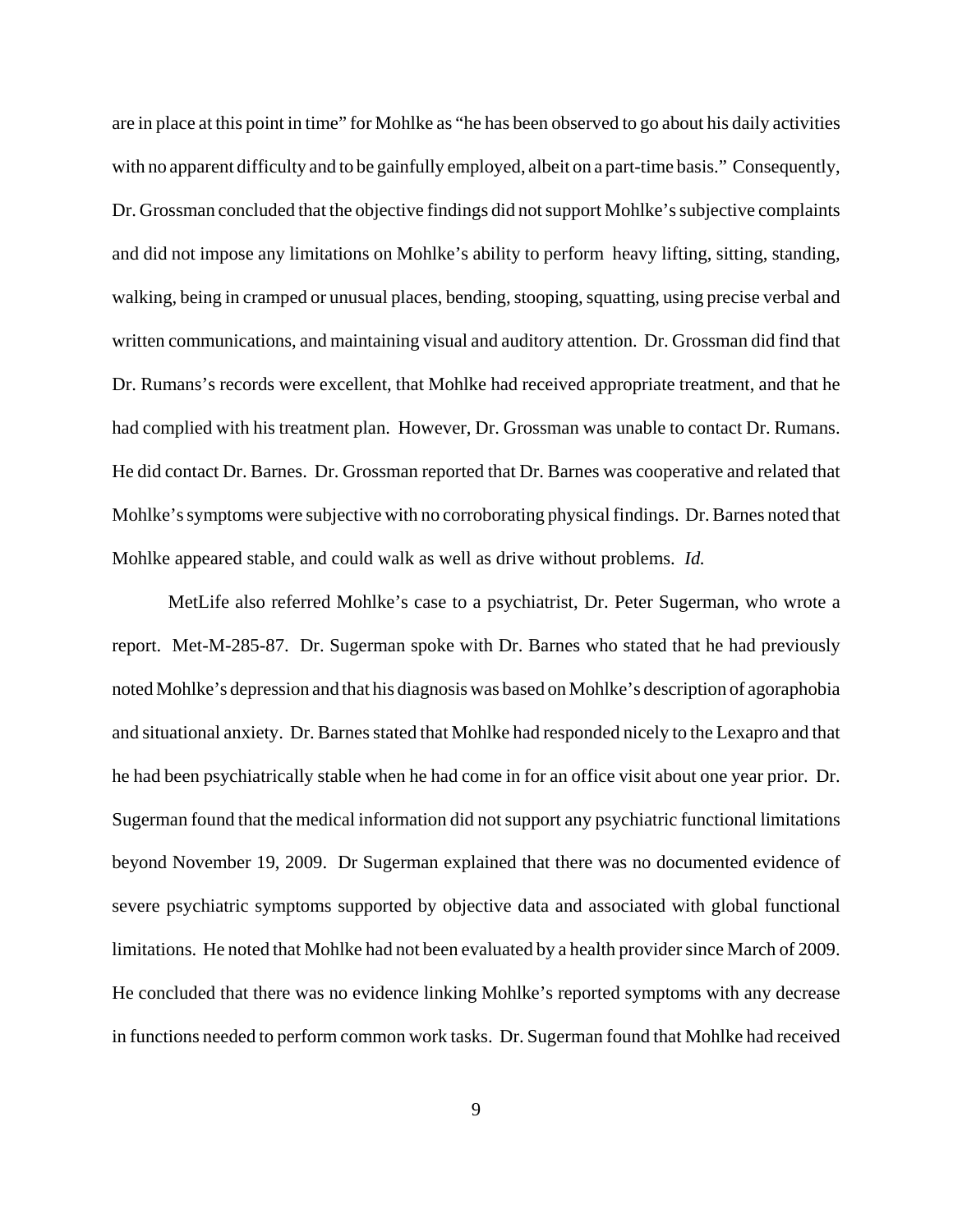proper care for an incapacitating mental health disorder, assuming that he actually suffered from one, but noted that at the time he wrote the report no active mental health services appeared to be in place. Dr. Sugerman stated that even if Mohlke were still taking Lexapro or Celexa it was unlikely that he would be experiencing any impairment due to the medication. *Id.*

MetLife provided a copy of Dr. Grossman's report to Dr. Rumans, and a copy of Dr. Sugerman's report to Dr. Barnes. Met-M-269-78. MetLife asked the physicians to provide responses if they disagreed with the conclusions in the report. Neither physician responded. Metlife also sent a letter to Mohlke informing him that the reports had been forwarded to the physicians but that neither had responded and asking him to follow up with his physicians. Met-M-284. Still, neither physician responded. Based on the evidence, MetLife affirmed the decision to discontinue disability benefits. Met-M-258-61. MetLife found "that the clinical medical documentation does not support restrictions and limitations to preclude occupational functioning beyond November 19, 2009." MetLife also informed Mohlke of his right to file suit pursuant to the ERISA. *Id.* Mohlke timely filed this action appealing MetLife's decision to discontinue benefits.

#### **II.**

Section  $502(a)(1)(B)$  of the ERISA provides that "a participant or beneficiary" may bring a civil action "to recover benefits due to him under the terms of his plan, to enforce his rights under the terms of the plan, or to clarify his rights to future benefits under the terms of the plan." 29 U.S.C. § 1132(a)(1)(B).

Where the plan administrator has the discretion to construe the plan's terms, the district court normally reviews "the administrator's interpretation under an abuse of discretion standard." *Jones*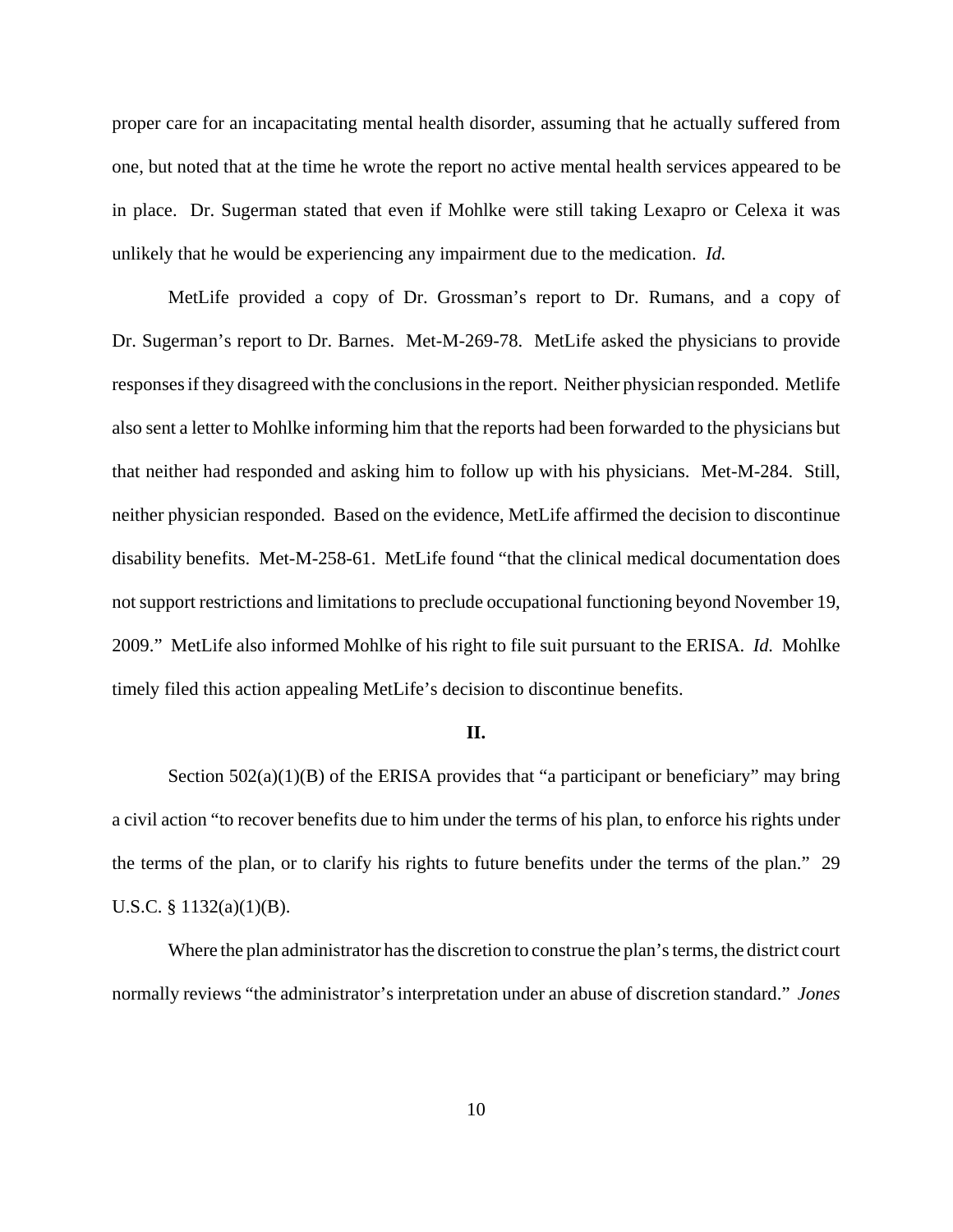*v. ReliaStar Life Ins. Co.*, 615 F.3d 941, 945 (8th Cir. 2010) (citing *Firestone Tire & Rubber Co. v.*

*Bruch*, 489 U.S. 101, 115, 109 S. Ct. 948, 103 L. Ed. 2d 80 (1989)). Here, the Plan states:

### **11.1 Plan Administrator**

**(a) Responsibility of Plan Administrator.** The Plan Administrator shall have total and exclusive responsibility to control, operate, manage and administer the Plan in accordance with its terms.

**(b) Authority of the Plan Administrator.** The Plan Administrator shall have all the authority that may be necessary or helpful to enable him to discharge his responsibilities with respect to the Plan. Without limiting the generality of the preceding sentence, the Plan Administrator shall have the exclusive right: to interpret the Plan (but not to modify or amend the Plan); to determine eligibility for Coverage; to determine eligibility for Benefits; to construe any ambiguous provision of the Plan; to correct any default, to supply any omission; to reconcile any inconsistency; and to decide any and all questions arising in the administration, interpretation, and application of the Plan (including, but not limited to deciding questions of fact).

**(c) Discretionary Authority.** The Plan Administrator shall have full discretionary authority in all matters related to the discharge of his responsibilities and the exercise of his authority under the Plan including, without limitation, his construction of the terms of the Plan and his determination of eligibility for Coverage and Benefits. It is the intent of the Plan that the decisions of the Plan Administrator and his action with respect to the Plan shall be conclusive and binding upon all persons having or claiming to have any right or interest in or under the Plan and that no such decision or action shall be modified upon judicial review unless such decision or action is proven to be arbitrary or capricious.

**(d) Delegation of Authority.** The Plan Administrator may delegate some or all of his authority under the Plan to any person or persons provided that any such delegation shall be in writing.

Met-M-599, 638.

#### **11.3 Claims and Appeal Procedures**

\* \* \*

**(e) Claims Administrator's Authority.** In processing Claims and appeals pursuant to Sections 11.3 of the Plan, the Claims Administrator shall have the discretionary authority and control to make factual determinations and all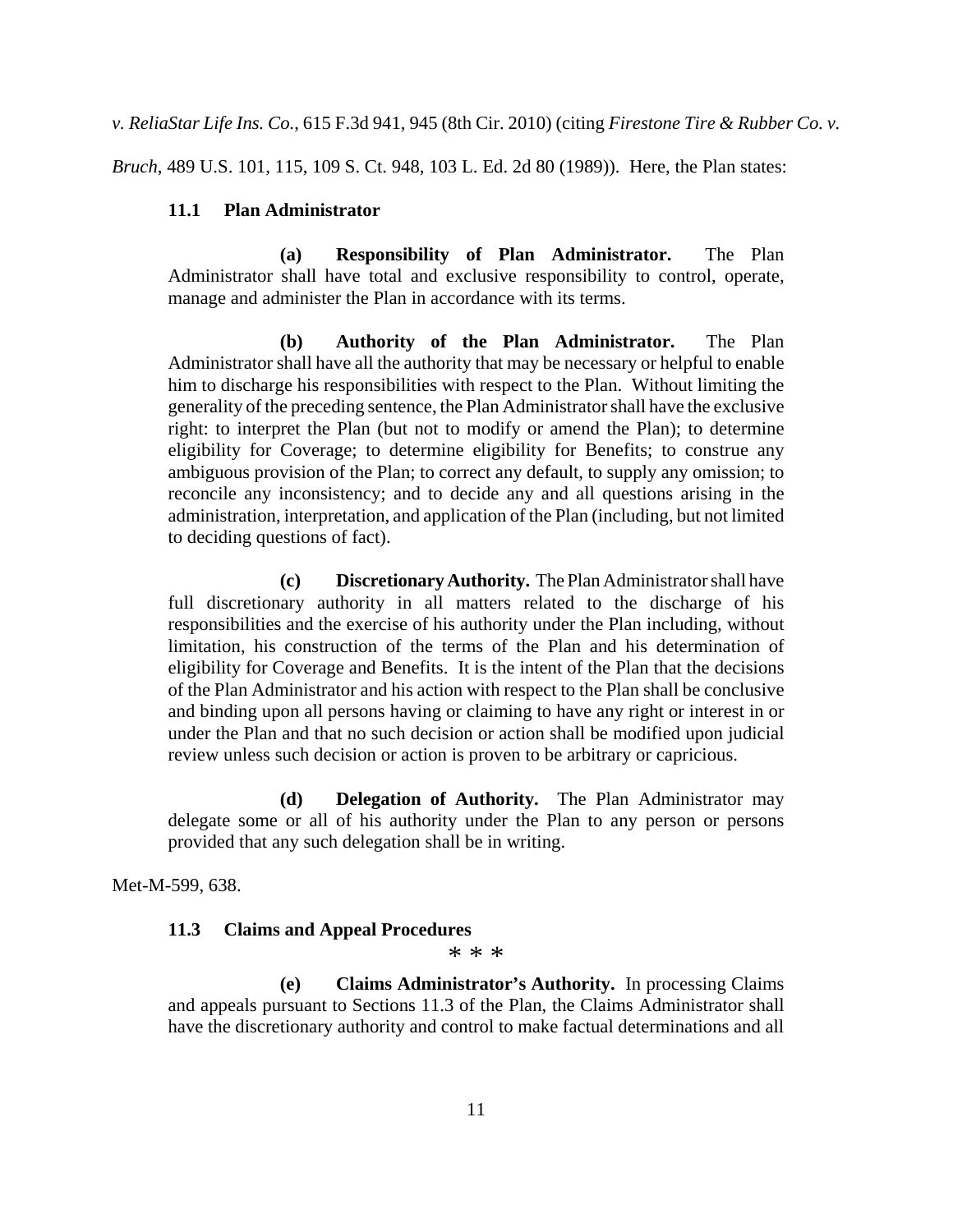of the discretionary authority and control of the Plan Administrator as set forth in Sections 11.1(b) and 11.1(c).

Met-M-623. The Plan provides MetLife with the discretionary authority to construe its terms.

Mohlke argues, nevertheless, that the Court should review the decision *de novo* because Metlife (1) failed "to provide a complete copy of the administrative record" to Mohlke upon his request; (2) failed "to cite the applicable Plan provision in its determination;" (3) immediately terminated Mohlke's benefits in violation of the plan; and (4) failed "to have safeguards in place to assure consistent decisions." Later, Mohlke appears to argue that *de novo* review is warranted because (5) MetLife erred in its determination that Mohlke could perform gainful work because it did not consider the "local economy" requirement, Met-M-616-17; (6) MetLife erred by relying on the lack of objective evidence because the Plan imposes no objective evidence requirement; and (7) MetLife failed to explain to Mohlke what information was needed to establish disability, as required under the terms of the Plan, Met-M-600-01, 621-22. Mohlke offers no legal authority for the proposition that any of these allegations alter the standard of review.<sup>1</sup>

Even if the plan or policy grants discretion, however, the Eighth Circuit has held that a less deferential standard of review is warranted if a plaintiff can provide material, probative evidence to demonstrate "that:  $(1)$ ... a serious procedural irregularity existed, which  $(2)$  caused a serious breach of the plan administrator's fiduciary duty . . . ." *Woo v. Deluxe Corp.*, 144 F.3d 1157, 1160 (8th Cir. 1998), *abrogated on other grounds by Metro. Life Ins. Co. v. Glenn*, 554 U.S. 105, 128 S.

<sup>&</sup>lt;sup>1</sup> Mohlke does cite the five-factor test from *Finley v. Special Agents Mut. Ben. Ass'n, Inc.*, 957 F.2d 617, 621 (8th Cir. 1992). That test is not used to determine the appropriate standard of review. Rather, the *Finley* factors guide a court's decision regarding whether a plan administrator's interpretation of disputed plan provisions is reasonable.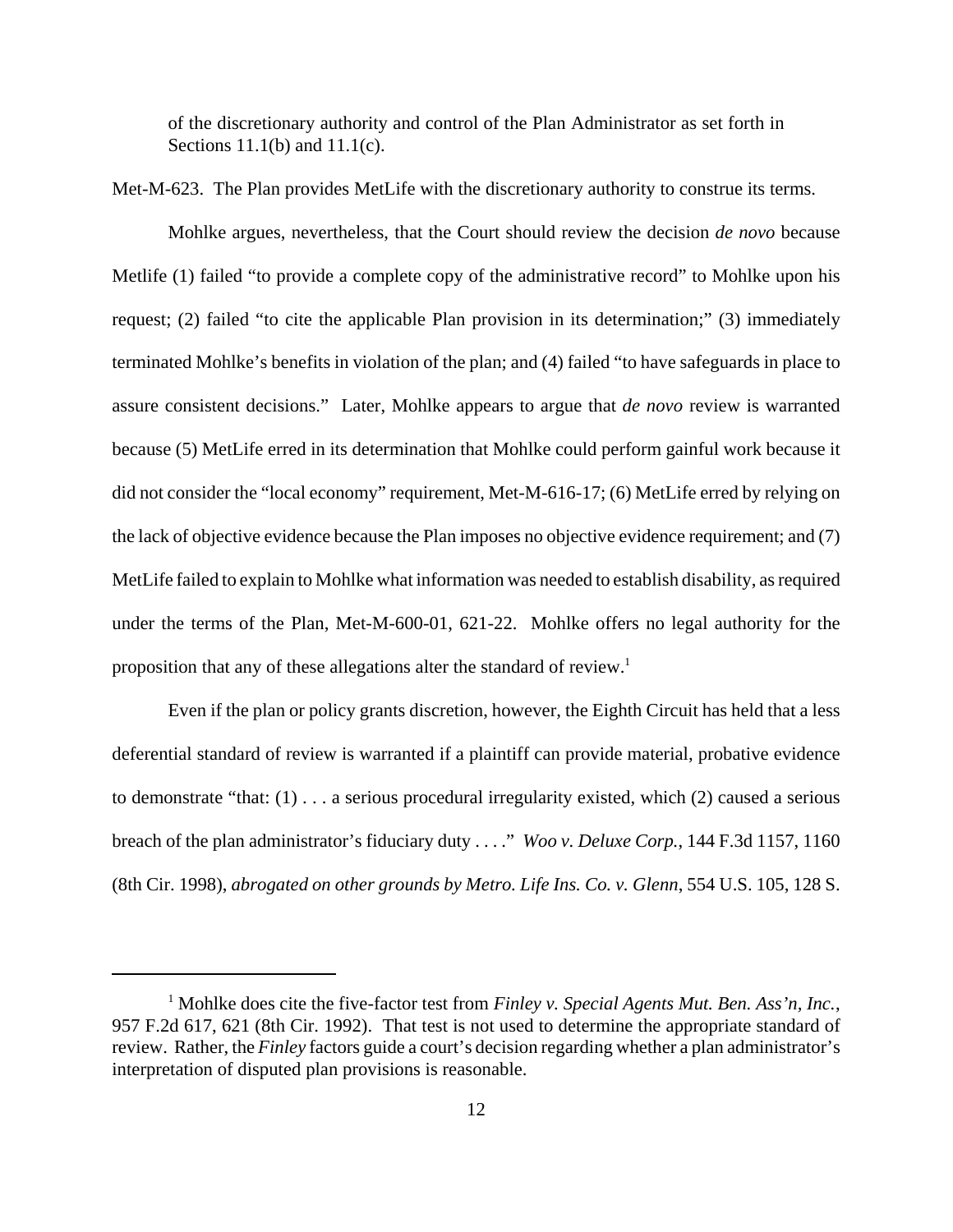Ct. 2343, 171 L. Ed. 2d 299  $(2008)^2$  Under the *Woo* test, the "mere presence of a procedural irregularity is not enough to strip a plan administrator of the deferential standard of review." *McGarrah v. Hartford Life Ins. Co.*, 234 F.3d 1026, 1031 (8th Cir. 2000), *abrogated on other grounds by Glenn*, 554 U.S. 105, 128 S. Ct. 2343. The procedural irregularity must also raise "serious doubts as to whether the result reached was the product of an arbitrary decision or the plan administrator's whim." *Buttram v. Cent. States Se. & Sw. Areas Health & Welfare Fund*, 76 F.3d 896, 900 (8th Cir. 1996). This second requirement is a "considerable hurdle" for plaintiffs. *Torres v. UNUM Life Ins. Co. of Am.*, 405 F.3d 670, 679 (8th Cir. 2005) (quotation omitted).

Mohlke's third, fifth, and sixth reasons for *de novo* review are not "procedural" in nature but rather are disagreements with MetLife's interpretation and application of the Plan's terms. *See Weidner v. Fed. Exp. Corp.*, 492 F.3d 925, 928-29 (8th Cir. 2007) ("These contentions are without merit because they reflect substantive disagreements with the Committee's analysis of the administrative record, not procedural irregularities."). Consequently, these allegations do not affect the standard of review. The Court will address them on the merits below.

<sup>2</sup>  *Glenn* abrogated the *Woo* test with respect to conflicts of interest. *Glenn*, 554 U.S. at 108, 128 S. Ct. at 2346 (holding that "a reviewing court should consider [a conflict of interest] as a factor in determining whether the plan administrator has abused its discretion in denying benefits"). It remains to be seen, however, whether *Glenn* affected *Woo's* holding that a procedural irregularity may change the standard of review. *Compare Wakkinen v. UNUM Life Ins. Co. of Am.*, 531 F.3d 575, 581-82 (8th Cir. 2008) (explaining that, even under *Glenn*, the Eighth Circuit continues to examine procedural irregularities under the two-part *Woo* test), *with Chronister v. Unum Life Ins. Co. Of Am.*, 563 F.3d 773, 776-77 (8th Cir. 2009) (analyzing procedural irregularities as factors under *Glenn's* abuse of discretion standard). *See also Wrenn v. Principal Life Ins. Co.*, 636 F.3d 921, 924 n.6 (8th Cir. 2011) (explicitly declining to decide whether *Glenn* changed the *Woo* procedural irregularity test, but noting that *Woo* may still apply in the Eighth Circuit). This Court will continue to apply *Woo* to procedural irregularities so long as that portion of *Woo* has not been overruled.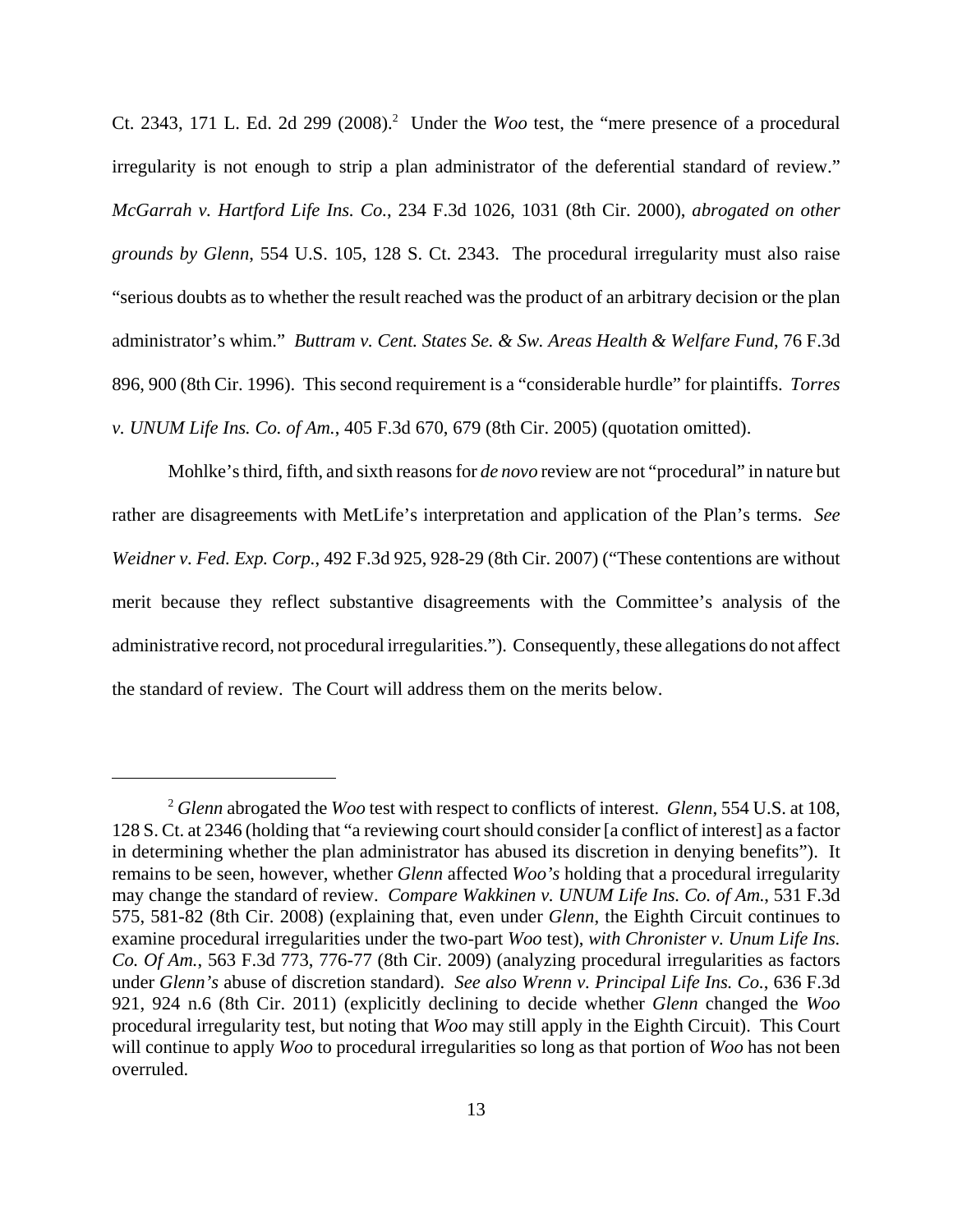Mohlke argues that the Court should conduct a *de novo* review because MetLife failed to provide him with a copy of "the surveillance video and investigation as part of the administrative record" and "to define 'Gainful Work.' " Mohlke's complaint that MetLife did not define "Gainful Work" is without merit because that term is defined in the Plan itself. Met-M-567. Further, MetLife asserts that it provided Mohlke with a complete copy of his file after the investigation was performed. MetLife cites a letter dated January 11, 2010 and addressed to Mohlke, stating that his "claim file" was attached.<sup>3</sup> Met-M-366. At that time, Mohlke had already received the letter, dated November 19, 2009, making reference to the investigation. Although Mohlke knew of the investigation and had requested a copy of all video-recorded evidence, there is no evidence on the record that Mohlke complained to MetLife that he did not receive the items he had requested. Based on this record, the Court cannot find that MetLife failed to send Mohlke the entire claim file. *See Kerr v. Charles F. Vatterott & Co.*, 184 F.3d 938, 947 (8th Cir. 1999) ("[T]here is a general rebuttable presumption that a properly mailed document is received."). Furthermore, MetLife's decisions, as well as the physicians' reports, clearly state that the investigation was relied upon to establish that Mohlke could drive, walk, run errands, and engage in part-time work. At no point has Mohlke contested the accuracy of these factual findings. Therefore, even assuming that Mohlke did not receive a copy of the investigation and that such an omission constitutes a procedural irregularity, that omission does not give rise to "serious doubts as to whether the result reached was the product of an arbitrary decision or the plan administrator's whim." *Chronister v. Baptist Health*, 442 F.3d 648, 655 (8th Cir. 2006); *see also Tillery v. Hoffman Enclosures, Inc.*, 280 F.3d 1192, 1198

<sup>&</sup>lt;sup>3</sup> This letter was sent in response to Mohlke's first request for his file.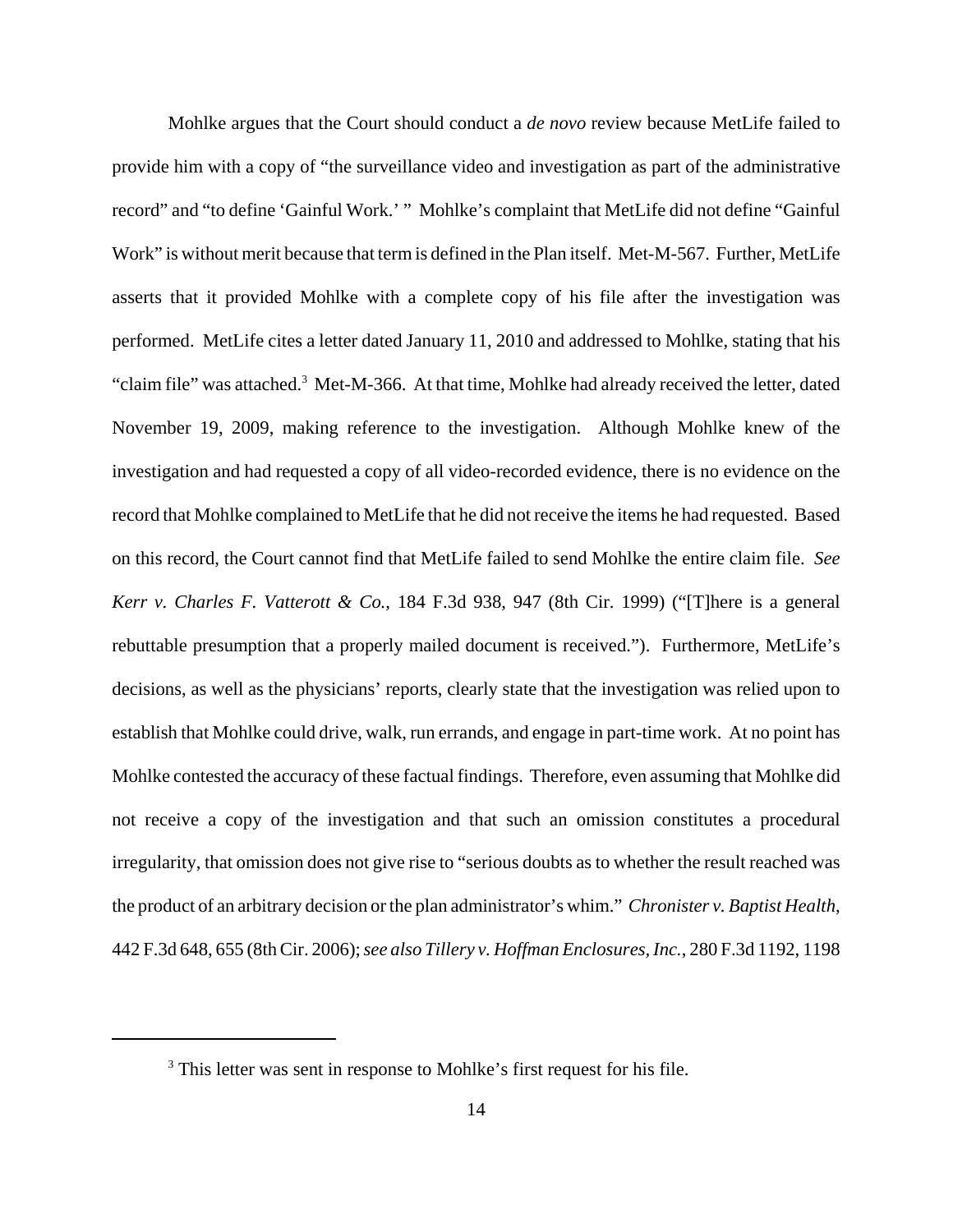(8th Cir. 2002) (failure to provide requested documents is harmless where claimants fail to explain how such an oversight affected their substantive rights or the decision of the plan administrator).

Mohlke also argues that the Court should conduct a *de novo* review because MetLife failed to cite the applicable plan provision and, in fact, cited a non-controlling provision, the summary plan description, which is superseded by the plan language. Met-M-565. Mohlke's allegation is based on the letter he received from MetLife informing him of its initial determination to terminate benefits. That letter states: "We have determined that your claim does not meet the criteria for benefits, as set forth in the Eastman Chemical Company Summary Plan Description." Met-M-363, 369. MetLife explains that the reference to the summary plan description was an inadvertent misstatement and that the claim file does not actually contain a summary plan description.<sup>4</sup> Further, the letter itself explicitly cites the Plan language and quotes Plan terms. *Id.* Mohlke offers no evidence tending to rebut this explanation. Again, assuming that this mistake was a procedural irregularity, Mohlke has not overcome the "considerable hurdle" of the second prong of the *Woo* test. *Torres*, 405 F.3d at 680.

Furthermore, Mohlke was entitled to appeal and did appeal MetLife's initial determination for a full and fair review. Met-M-623. The Plan provides that the persons conducting the appellate review may not include individuals who were involved in or subordinate to anyone involved in the initial determination. Met-M-623. The reviewers are to show no deference to the initial decision

<sup>&</sup>lt;sup>4</sup> Mohlke appears to argue that the reference to the summary plan description constitutes an attempt to amend the Plan orally or informally. This contention is without merit because the record shows that the reference to the summary plan description was an inadvertent misstatement, not an attempt by MetLife to import new standards into the disability benefits determination. *Cf. Everest Capital Ltd. v. Everest Funds Mgmt., L.L.C.*, 393 F.3d 755, 764 (8th Cir. 2005) (in different context, no abuse of discretion to ignore an inadvertent misstatement).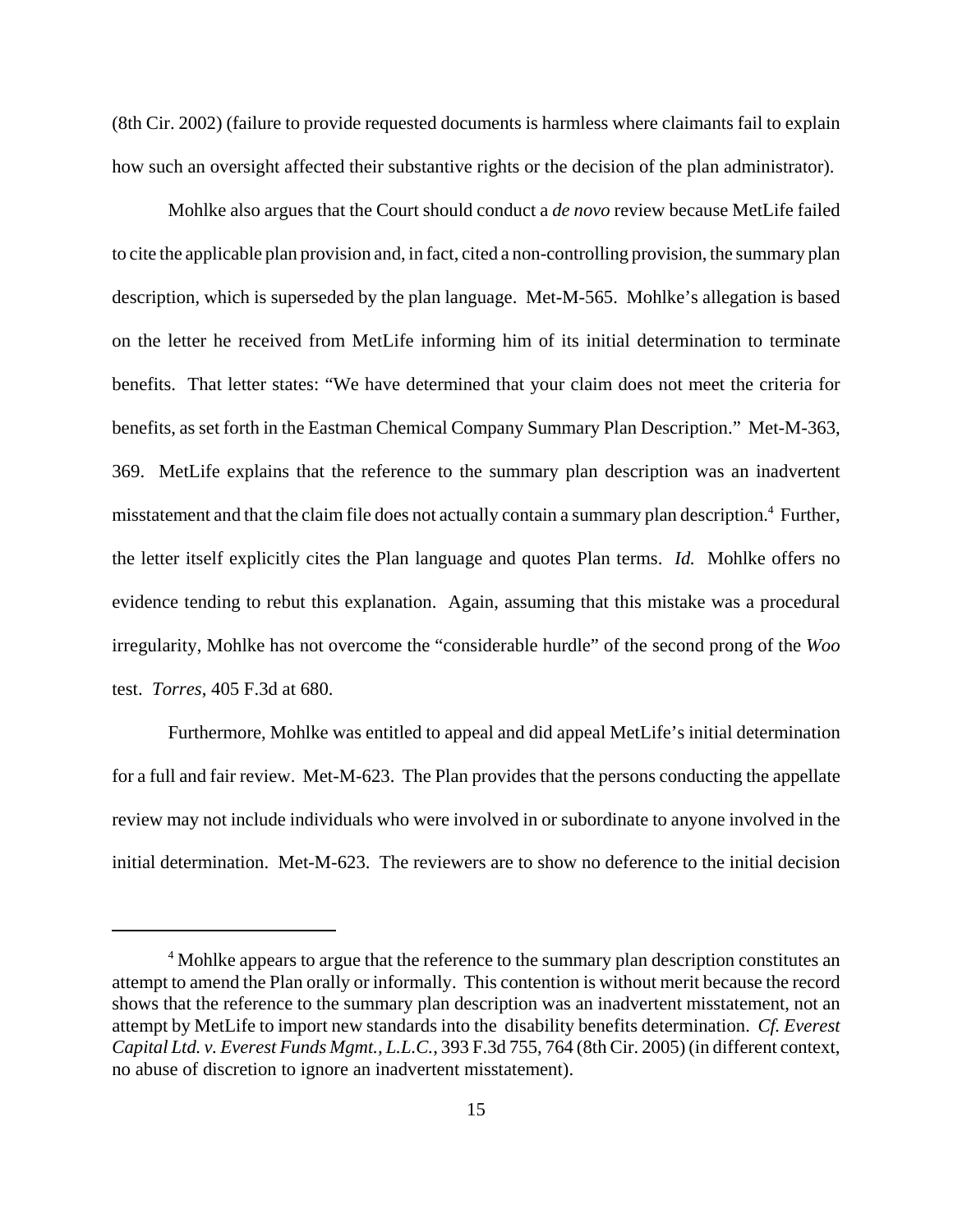and are to consult with a qualified health care professional. *Id.* MetLife's decision on Mohlke's appeal correctly references the Plan and does not reference any summary plan description. Met-M-158-61. Consequently, to the extent MetLife erred in referencing the summary plan description in its initial determination, that error was rectified by MetLife's decision, following a *de novo* review, which did not erroneously refer to any summary plan description. *Cf. Miller v. United Welfare Fund*, 72 F.3d 1066, 1071 (2d Cir. 1995) (ERISA remand not required where it would be a "useless formality"); *Back v. Danka Corp.*, 335 F.3d 790, 792 (8th Cir. 2003) (purpose of administrative remedies is to allow plan administrator "to obtain full information about a claim for benefits, to compile an adequate record, and to make a reasoned decision.").

Next, Mohlke seeks a *de novo* review because MetLife allegedly failed to have safeguards to ensure consistent decisions. Mohlke cites a letter from MetLife's counsel stating that "MetLife did not rely on any particular internal rule or guideline in evaluating Mr. Mohlke's claim for benefits." Document #27-1. Upon an adverse benefits determination, the regulations require a plan administrator to provide copies of documents, records, and other informant relevant to the claimant's claim. 29 C.F.R. § 2560.503-1(i)(5), (j)(3). Further, the regulations require employee benefit plans to "establish and maintain reasonable procedures governing the filing of benefit claims, notification of benefit determinations, and appeal of adverse benefit determinations." *Id.* at 2560.503-1(b). These procedures must "contain administrative processes and safeguards designed to ensure and to verify that benefit claim determinations are made in accordance with governing plan documents and that, where appropriate, the plan provisions have been applied consistently with respect to similarly situated claimants." *Id.* at 2560.503-1(b)(5). Here, the Plan itself contains procedures governing MetLife's benefits determinations. Met-M-560-645. Apart from his conclusory allegations, Mohlke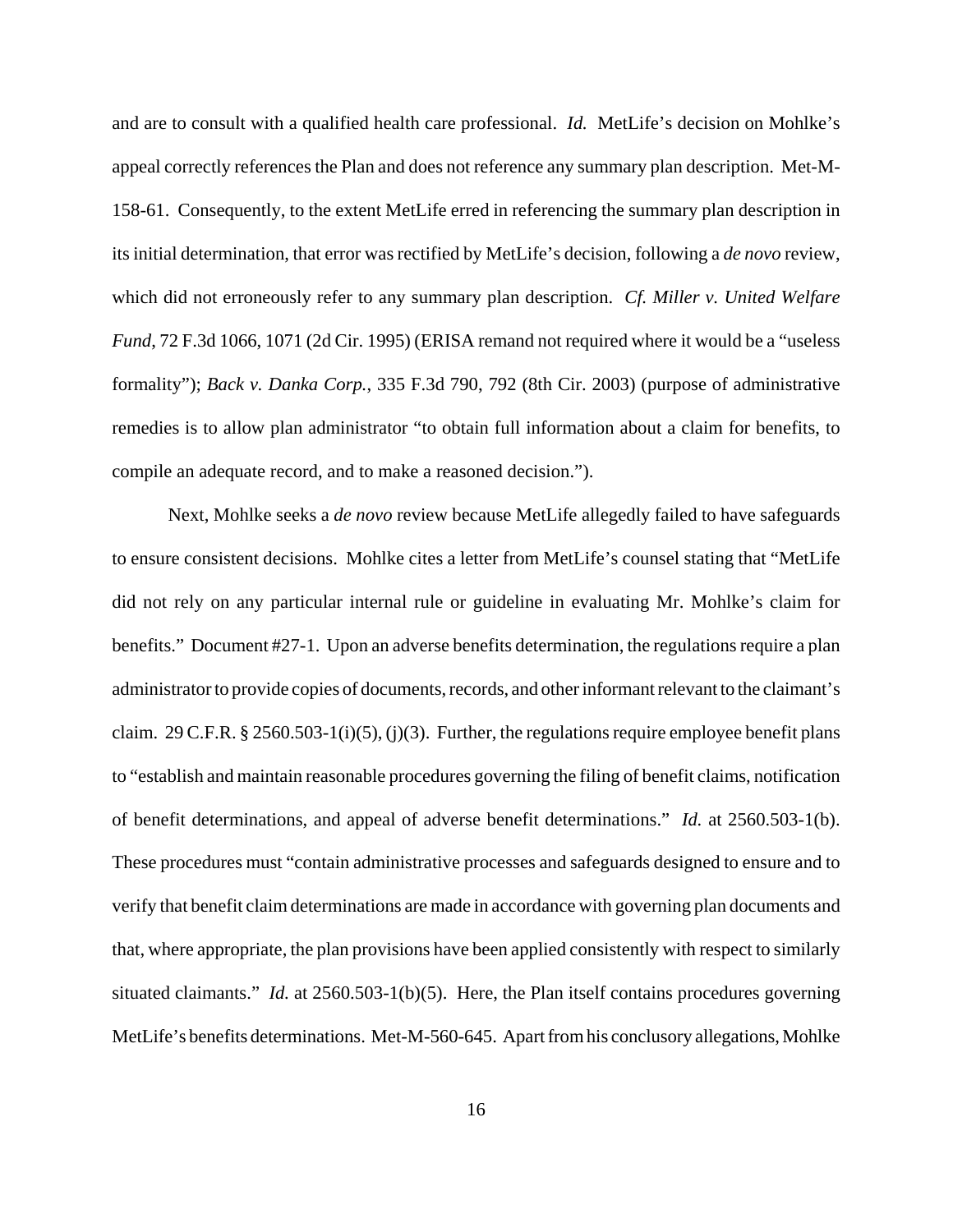has not identified any way that the Plan's procedures and safeguards fail to ensure that its provisions are applied consistently with respect to similarly situated claimants.

Of course, if the plan administrator relies upon an internal rule, guideline, protocol, or other similar criterion in making the adverse determination, it must be provided to the claimant. 29 C.F.R.  $\S 2560.503-1(j)(5)(i)$ . However, the regulations impose no requirement that the plan administrator rely on an internal rule or protocol. Here, Mohlke has pointed to no evidence that MetLife relied on any such norm other than the Plan, itself. In fact, the evidence establishes that MetLife did not. Document #27-1.

Finally, Mohlke argues that the Court should conduct a *de novo* review because MetLife did not provide him with a "description of any additional material or information necessary to perfect the Claim, together with an explanation as to why such material or information is necessary." Met-M-600-01, 621-22. However, MetLife explained to Mohlke that if he decided to appeal the decision, he should provide MetLife with copies of his office visit notes, test results, global impairments and restrictions and limitations from all treating providers. Met-M-365. These documents are the sort of material that would tend to perfect Mohlke's claim. Furthermore, there is no evidence that relevant documents exist that MetLife did not consider in both its initial determination and its decision on appeal. Therefore, Mohlke cannot establish that this procedural irregularity, if such it was, meets the second prong of the *Woo* test. *Cf. Miller*, 72 F.3d at 1071 (ERISA remand not required where it would be a "useless formality").

#### **III.**

Because Mohlke has not demonstrated the existence of a procedural irregularity that caused a serious breach of MetLife's fiduciary duty, the Court reviews MetLife's decision for abuse of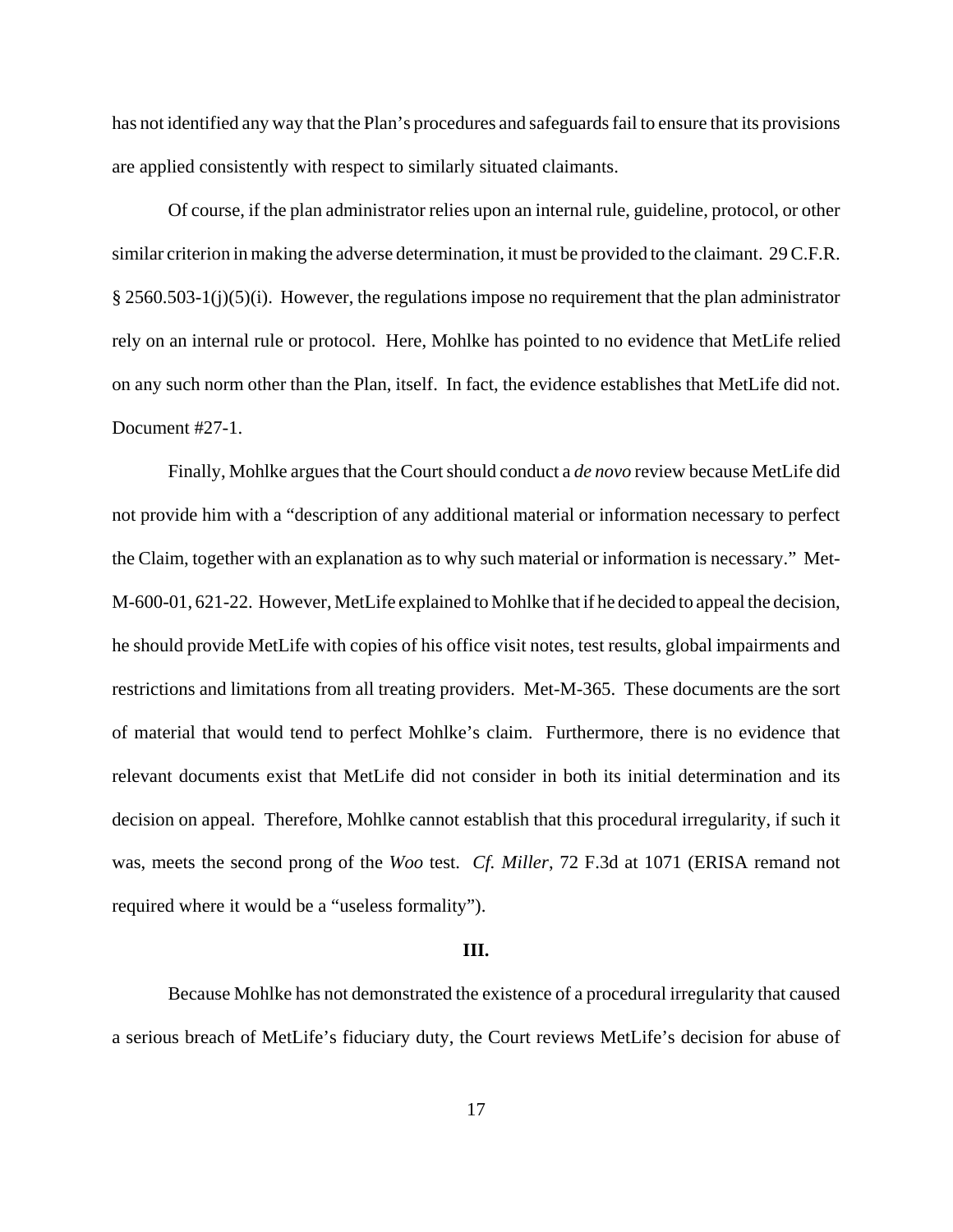discretion. When reviewing for an abuse of discretion, the Court inquires as to whether the plan administrator's decision was reasonable or supported by substantial evidence. *Ortlieb v. United HealthCare Choice Plans*, 387 F.3d 778, 781 (8th Cir. 2004) (citation omitted). "Substantial evidence is 'more than a scintilla but less than a preponderance.' " *Smith v. UNUM Life Ins. Co. of Am.*, 305 F.3d 789, 794 (8th Cir. 2002) (quoting *Schatz v. Mut. of Omaha Ins. Co.*, 220 F.3d 944, 949 (8th Cir. 2000)). Stated differently, substantial evidence "means such relevant evidence as a reasonable mind might accept as adequate to support a conclusion." *Fletcher-Merrit v. NorAm Energy Corp.*, 250 F.3d 1174, 1179 (8th Cir. 2001) (quotation omitted). Relevant evidence includes "all comments, documents, records, and other information submitted by the claimant relating to the claim." 29 C.F.R. § 2560.503-1(h)(2)(iv). A plan administrator's decision is reasonable if a reasonable person could have reached a similar decision given the evidence in the record, "even if the court would interpret the language differently as an original matter." *Darvell v. Life Ins. Co. of N. Am.*, 597 F.3d 929, 935 (8th Cir. 2010); *Ferrari v. Teachers Ins. & Annuity Ass'n*, 278 F.3d 801, 807 (8th Cir. 2002). In deciding whether the administrator's interpretation of the plan is reasonable, the Court is guided by factors such as whether the administrator's interpretation: (1) is contrary to the plan's clear language; (2) conflicts with ERISA's substantive or procedural requirements; (3) renders plan language "meaningless or internally inconsistent;" (4) is consistent with plan goals; and (5) has been followed consistently by the administrator. *Darvell*, 597 F.3d at 935 (citing *Finley*, 957 F.2d at 621). Of course, while abuse-of-discretion review is deferential in the ERISA context, it "is not tantamount to rubber-stamping the result." *Torres*, 405 F.3d at 680.

Based on Drs. Rumans and Barnes's reports, the ENG test results, and the evidence about the requirements of Mohlke's duties as a mechanic, MetLife granted Mohlke's claim for benefits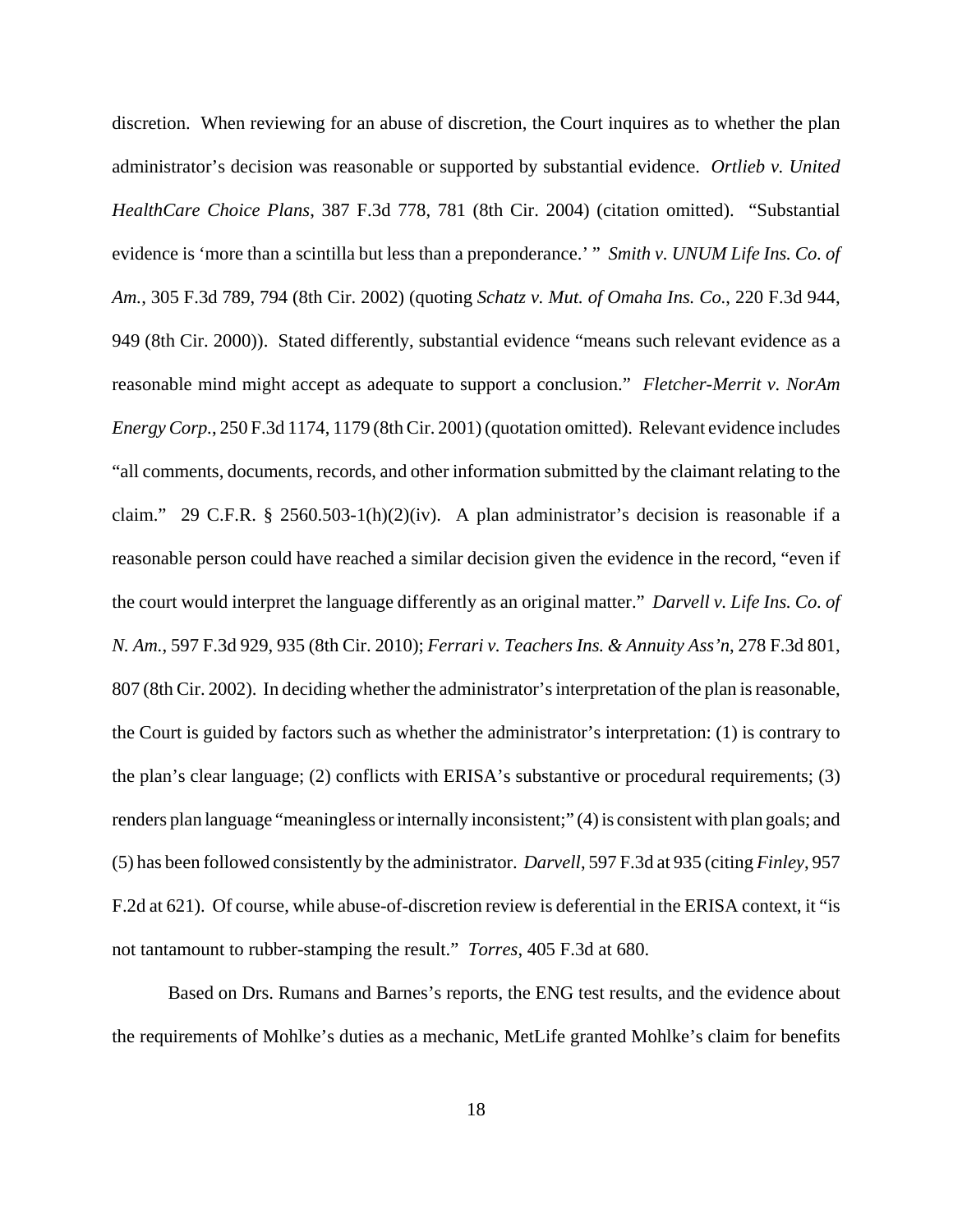in 2006. The issue here is whether MetLife abused its discretion when it decided to terminate

Mohlke's benefits. The Plan provides:

### **9.4 Payment of Benefits**

\* \* \*

# **(j) Termination of Benefit Payments**

**(1) Disability Ceases.** With respect to an LTD Payee whose Disability ceases (other than an LTD Payee engaging in Gainful Work), Benefits shall terminate after payment of the Monthly Benefit Payment which pertains to the second month following the month in which such Disability ceases.

\* \* \*

- **(2) Other Termination.** Benefits shall terminate as of the Monthly Benefit Payment with respect to the month in which any of the following first occurs.
	- (A) Disability ceases because the LTD Payee is engaging in Gainful Work[.]

Met-M-593. The Plan defines "disability" and "gainful work" as follows:<sup>5</sup>

### **2.3 Disability**

"Disability" means a condition fulfilling the following requirements:

- (a) The condition results in a Participant's total and continual inability to engage in Gainful Work;
- (b) Due to the condition, the Patient remains under the care of a licensed physician;
- (c) If the Disability occurred on or after January 1, 2004, the Participant is receiving Appropriate Care and Treatment and complying with the requirements of such treatment;
- (d) The Participant's condition is due to sickness or as a direct result of accidental injury and did not result from the Participant's participation in an insurrection, rebellion or riot, or the Participant's commission of a crime of which he is convicted in a court of law;

<sup>&</sup>lt;sup>5</sup> There is no dispute that Mohlke was an LTD Payee.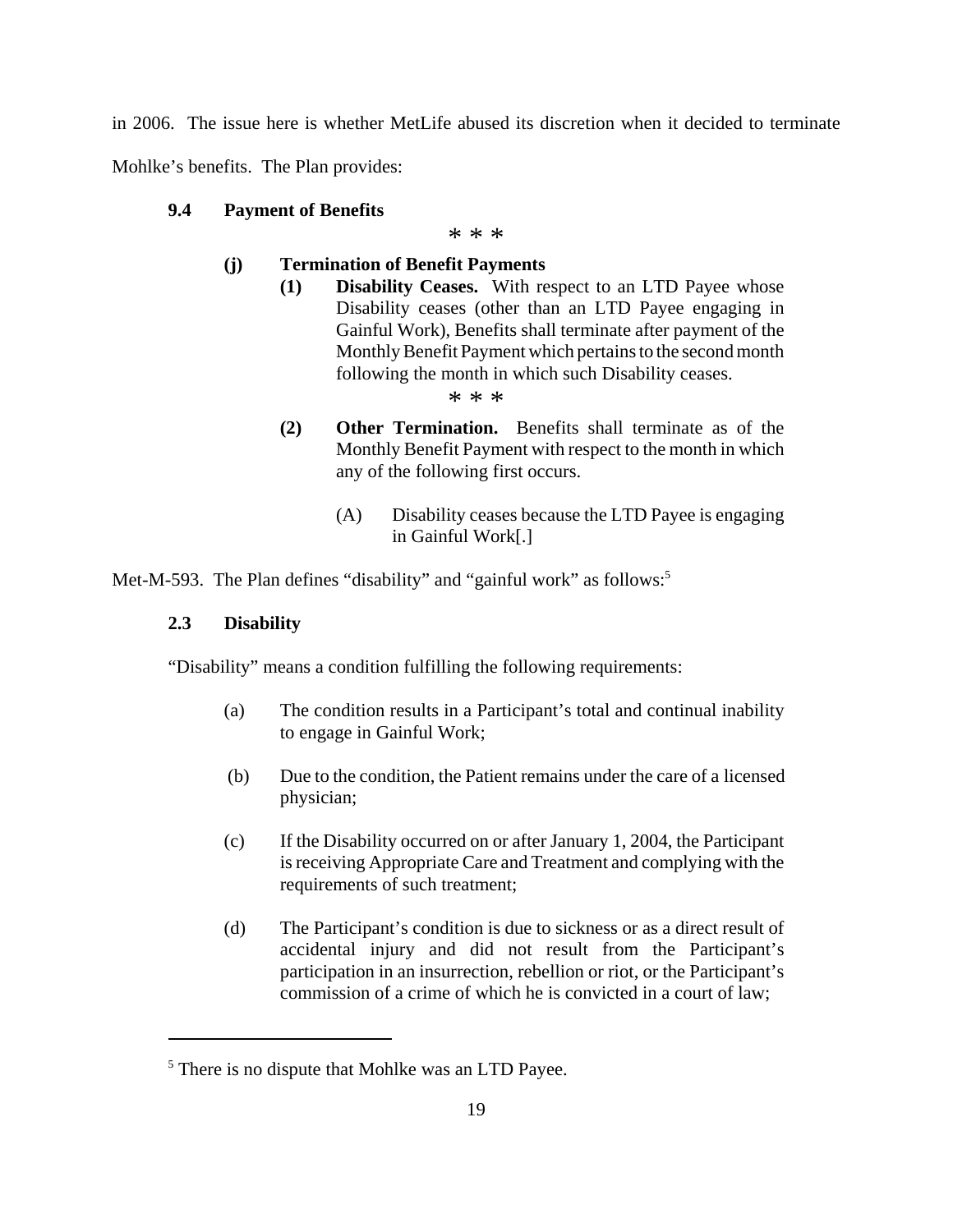- (e) If the Disability occurred on or after January 1, 2004, the Participant is (I) unable to perform Gainful Work for any employer in the Participant's Local Economy, and (ii) earn more than 60% of his or her pre-disability IASR; and
- (f) The condition:
	- (1) Has lasted for a continuous period of 26 weeks or more inclusive of time during which the Participant was an STD Recipient or he received WCIB; or
	- (2) With respect to an STD Recipient whose employment is terminated as a result of a layoff under TAP or through as involuntary Special Separation Program, the condition has lasted for less than 26 weeks, but reasonably can be expected to last at least 26 weeks.

#### Met-M-616.

### **2.5 Gainful Work**

"Gainful Work" means paid employment for which a person is, or becomes, reasonably qualified by education, training, or experience, and which is more than transitory in nature, as determined by the Claims Administrator. Notwithstanding the foregoing, Gainful Work does not include Rehabilitative Employment.

Met-M-567.

After citing the Plan's definition of disability, MetLife's decision recounted Mohlke's medical history. Met-M-258-61. MetLife then noted that an investigation yielded evidence that Mohlke was able to drive, walk, and work part-time as a device repairman. Further, he was certified to service RPZ pumps. MetLife noted that Dr. Rumans had stated earlier that year that Mohlke was permanently limited from engaging in activity requiring balance. MetLife also pointed to Dr. Barnes's statements that Mohlke was disabled primarily as a result of depression and anxiety. These physicians filled out statements indicating that Mohlke was disabled and could not work because of his conditions. However, MetLife pointed out that two otolaryngologists and one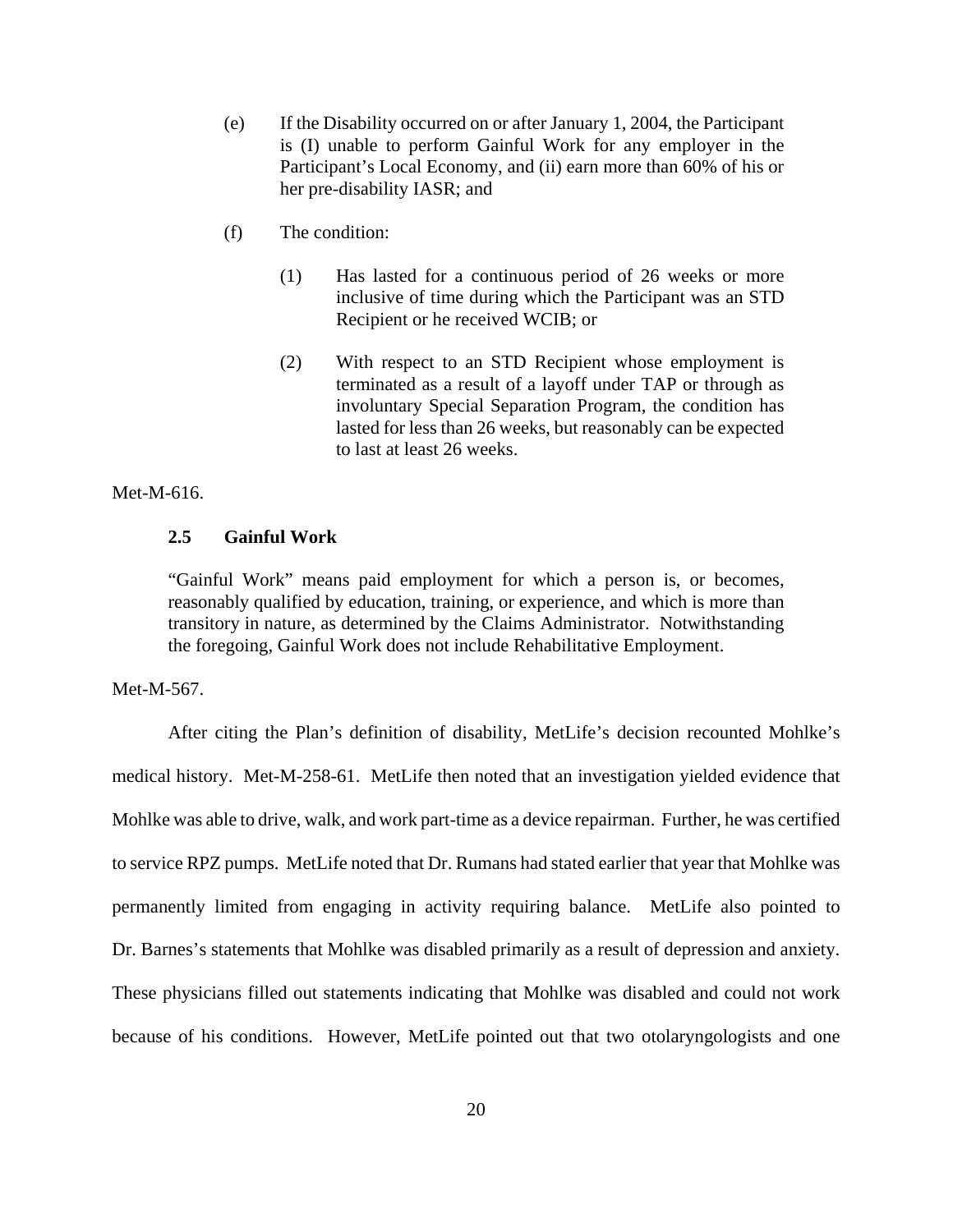psychiatrist had reviewed Mohlke's entire medical file and conferred with Drs. Rumans and Barnes. The two otolaryngologists found that there was no objective medical evidence supporting a finding that Mohlke's balancing issues continued to prevent him from working. MetLife states in its letter to Mohlke that the independent physician consultant noted that the vertigo had been "ameliorated to the degree that you have no further clinical findings such as no nystagmus and no difficulty with ambulation." Met-M-260. Similarly, the letter noted that the psychiatrist found no objective medical evidence that Mohlke suffered from depression or anxiety and that there was no evidence that Mohlke was limited in his ability to function because of some mental impairment. Further, the psychiatrist noted that Dr. Barnes said that Mohlke had responded well to treatment and was now psychiatrically stable. MetLife noted that it had sent copies of the reports to Drs. Rumans and Barnes asking if they disagreed, but neither physician responded. Based on this evidence, MetLife concluded that Mohlke had failed to establish that he continued to be disabled. *Id.*; *see also Farley v. Benefit Trust Life Ins. Co.*, 979 F.2d 653, 658 (8th Cir. 1992) (generally, a claimant under an ERISA plan has the burden of demonstrating that he is entitled to benefits under the terms of the Plan) (citing 29 U.S.C. § 1132(a)(1)(B)).

Mohlke contends that MetLife's interpretation and application of the Plan provisions in his case were unreasonable because "there is no language in the Plan requiring objective evidence." Although it is true that the Plan does not require objective evidence, neither does the Plan prohibit MetLife from terminating benefits based on the lack of objective medical evidence. The Plan does not require MetLife to find a claimant disabled based on his subjective complaints. The Eighth Circuit has held on numerous occasions that "[i]t is not unreasonable for a plan administrator to deny benefits based upon a lack of objective evidence." *Manning v. Am. Republic Ins. Co.*, 604 F.3d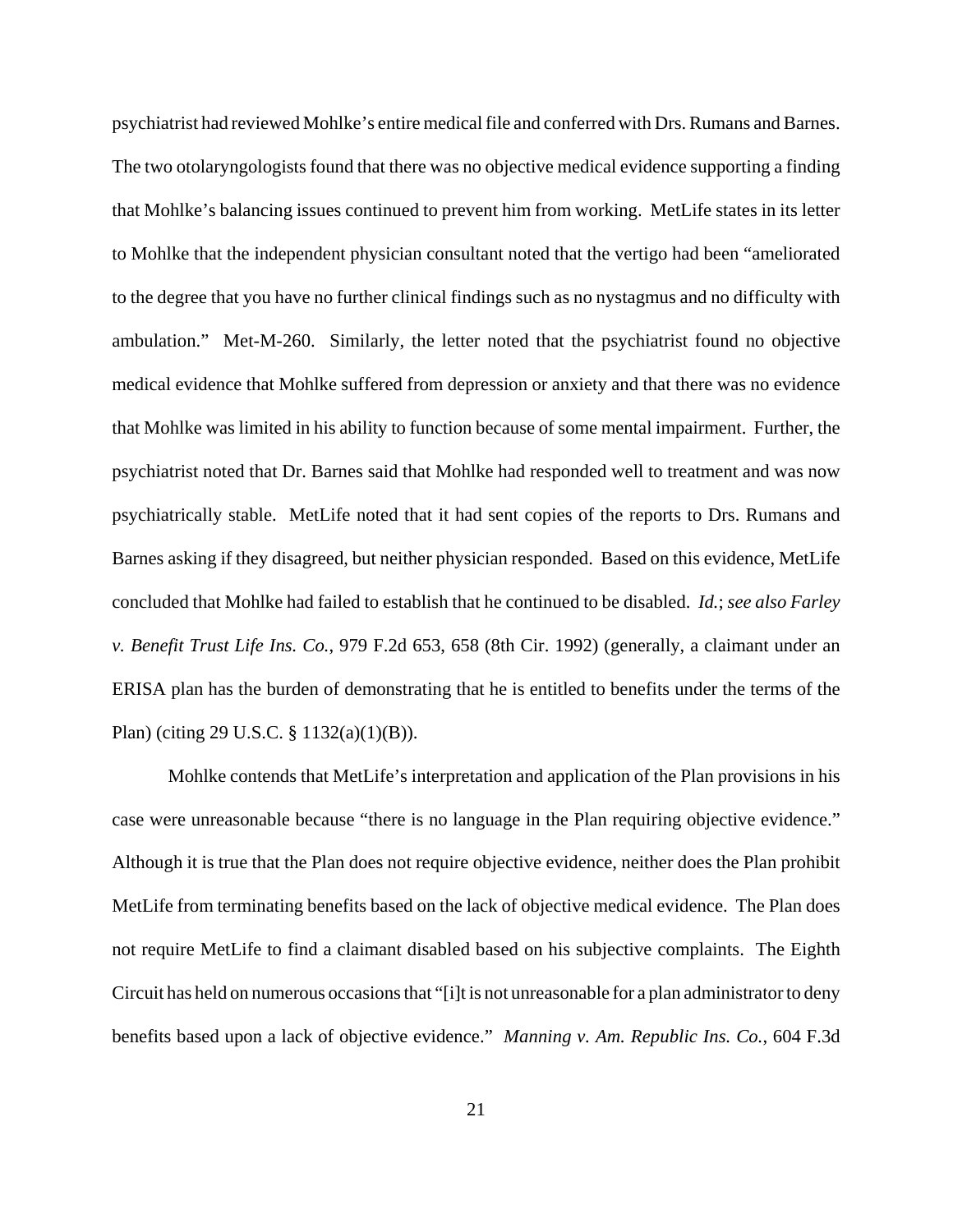1030, 1041 (8th Cir 2010) (quoting *Johnson v. Metro. Life Ins. Co.*, 437 F.3d 809, 813 (8th Cir. 2006) (quoting *McGee v. Reliance Standard Life Ins. Co.*, 360 F.3d 921, 925 (8th Cir. 2004))). On the record here, the Court cannot say that MetLife acted unreasonably in finding that Mohlke was not disabled under the terms of the Plan based on the physicians' reports and the investigation. *See Hunt v. Metro. Life Ins. Co.*, 425 F.3d 489, 491 (8th Cir. 2005) (per curiam) (upholding a denial of benefits where objective medical evidence did not support claimed disability); *Coker v. Metro. Life Ins. Co.*, 281 F.3d 793, 799 (8th Cir. 2002) (finding denial of benefits not unreasonable where objective medical evidence did not support claimant's contention that he was disabled). Indeed, Mohlke was certified and working as a repair mechanic, albeit on a part-time basis.<sup>6</sup>

Mohlke argues that MetLife abused its discretion in terminating his benefits because there is no evidence that Mohlke can earn sixty percent of his pre-disability insurance annual salary rate<sup>7</sup> in the local economy. Mohlke's assertion that he meets the definition of disability—because there is no evidence that he can earn at least sixty percent of his pre-disability insurance annual salary rate in the local economy—is mistaken. MetLife relied upon two reports authored by otolaryngologists stating that the medical evidence indicated that Mohlke's condition no longer imposed any functional limitations on his ability to work full time. Further, MetLife relied on a psychiatrist's report which found that no mental impairment imposed any limitations on Mohlke's ability to work.

<sup>6</sup> *House v. Paul Revere Life Ins. Co.*, 241 F.3d 1045, 1048 (8th Cir. 2001), cited by Mohlke, is distinguishable from the instant case because there the administrator "possessed not even a scintilla of evidence refuting the extensive documentation of [the claimant's] severe heart disease supplied by the specialist who had treated [the claimant] for a decade." *See also Pralutsky v. Metro. Life Ins. Co.*, 435 F.3d 833, 839 (8th Cir. 2006) ("House does not state a universal rule that an administrator is precluded from insisting on objective medical evidence when it is appropriate under the terms of a plan and the circumstances of the case.").

<sup>7</sup> The Plan provides a definition of "Insurance Annual Salary Rate." *See* Met-M-617-18.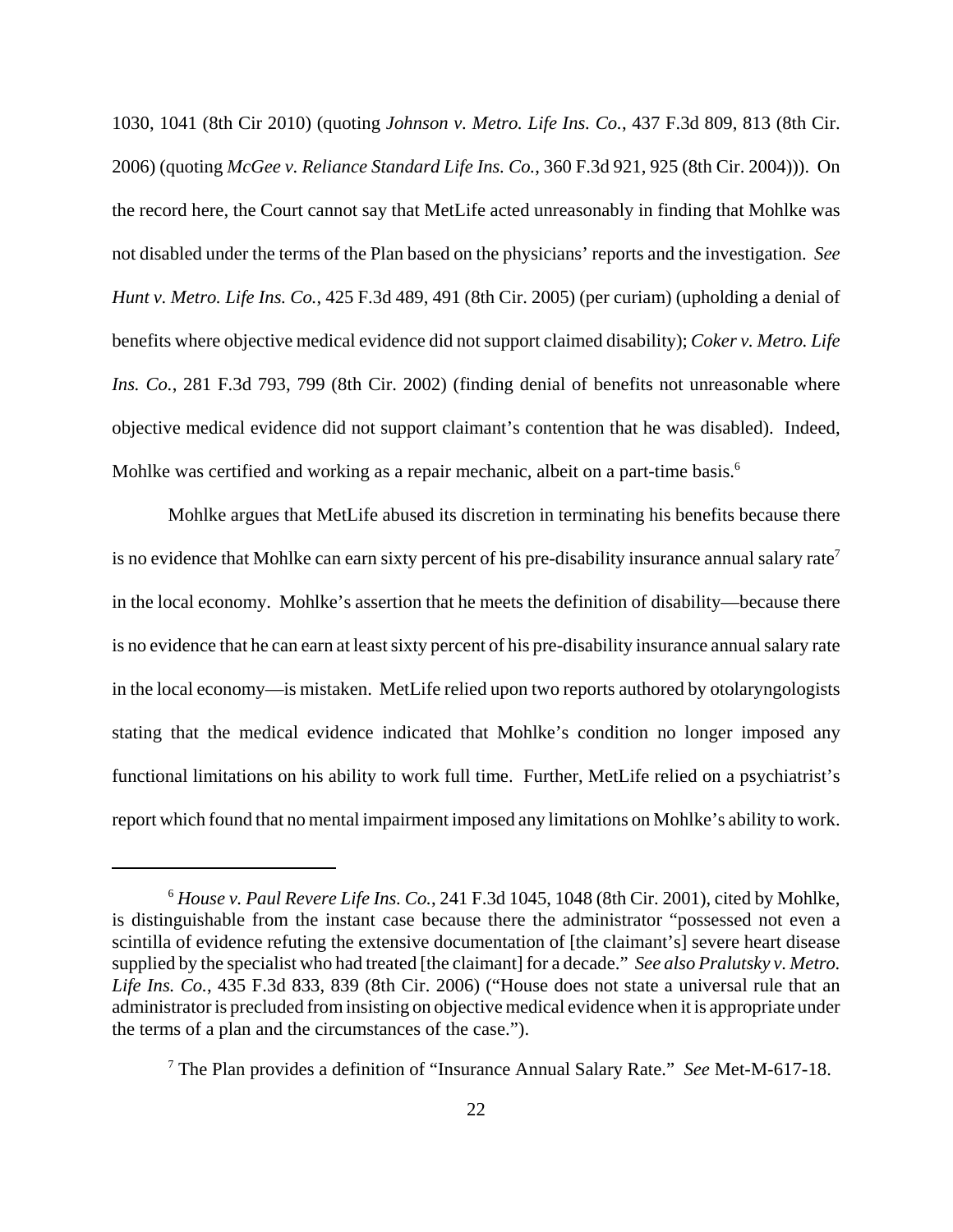Based on this evidence, a reasonable person could conclude that Mohlke was no longer totally and continuously unable to engage in gainful work. In fact, if Mohlke no longer suffered from any functional limitations on his ability to work full-time, then he was capable of earning more than sixty percent of his pre-disability IASR in his local economy. He could, for example, work as a mechanic again. The evidence that Mohlke was able to work as a repairman further supports this conclusion, particularly because it demonstrates that Mohlke actually could find work in his local economy. Even if there is no evidence that Mohlke actually was earning more than sixty percent of his predisability income; the evidence shows that he suffered from no medical condition which kept him from working full-time.

Mohlke contends that nothing has substantially changed since he became disabled and, consequently, that the termination of his benefits was inappropriate. *See McOsker v. Paul Revere Life Ins. Co.*, 279 F.3d 586, 589 (8th Cir. 2002) ("We are not suggesting that paying benefits operates forever as an estoppel so that an insurer can never change its mind; but unless information available to an insurer alters in some significant way, the previous payment of benefits is a circumstance that must weigh against the propriety of an insurer's decision to discontinue those payments."). Mohlke's claim that his condition has not substantially changed ignores Dr. Grossman's report that, in Mohlke's case, other balancing mechanisms "obviously are in place at this point in time" compensating for the balancing difficulties resulting from Mohlke's right vestibular nerve weakness. It also disregards Dr. Barnes's statements that Mohlke had responded to the Lexapro and was psychiatrically stable.

Mohlke also argues that MetLife abused its discretion because it did not rely on specific guidelines. As noted above, this contention is without merit. MetLife's counsel's letter only states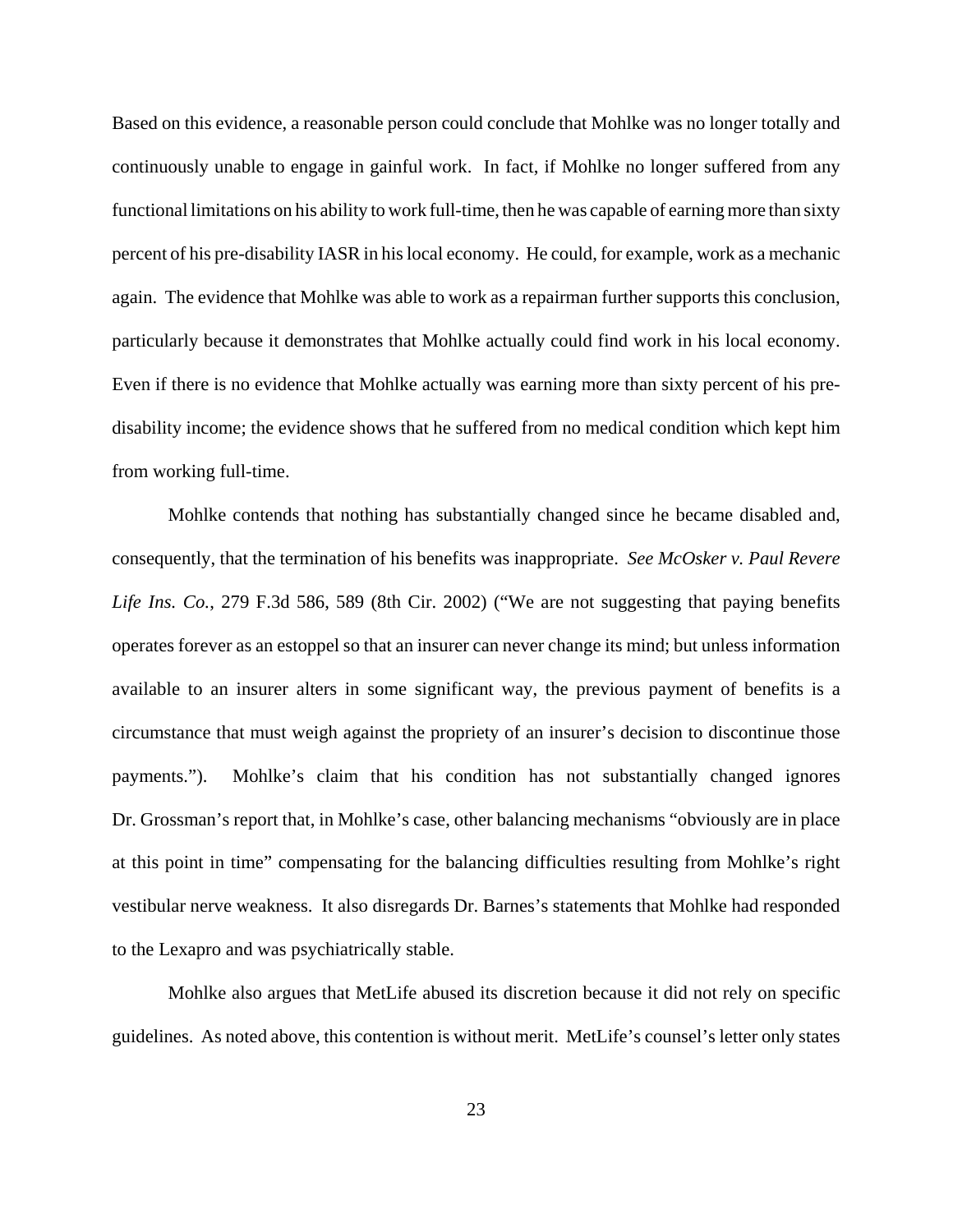that the decision was not based on internal rules or guidelines. The Plan itself provides comprehensive guidelines directing MetLife's decision making. *See* Met-M-590-602.

Mohlke argues that MetLife abused its discretion by relying on the summary plan description. *See CIGNA Corp. v. Amara*, --- U.S. ----, 131 S. Ct. 1866, 1878, 179 L. Ed. 2d 843 (2011) ("[T]he summary documents, important as they are, provide communication with beneficiaries *about* the plan, but that their statements do not themselves constitute the *terms* of the plan for purposes of  $\S$  502(a)(1)(B)."). As discussed above, the reference to the summary plan description was merely a misstatement. The evidence shows that MetLife actually relied upon the Plan's terms in making its initial determination. Furthermore, this error was cured by MetLife's *de novo* review on appeal. The Court cannot say that this misstatement renders MetLife's determination unreasonable.

Similarly, Mohlke's contention that MetLife abused its discretion by failing to provide him with a copy of the investigation and video is without merit. As discussed above, the evidence indicates that Mohlke was provided with the requested materials. Even if he was not, Mohlke does not deny any of the facts established by the investigation which were relied upon by MetLife. Therefore, the alleged error, even if it occurred, is harmless. *Cf. Tillery*, 280 F.3d at 1198 ("Absent evidence to the contrary, any failure to provide the [summary plan description] was harmless.").

Finally, Mohlke argues that MetLife erred when it suspended his benefits immediately rather than waiting until after the second month following the month in which his disability ceased. MetLife contends that it did not err because Mohlke was engaging in gainful work. The relevant Plan provision states that "[w]ith respect to an LTD Payee whose Disability ceases (*other than an LTD Payee engaging in Gainful Work*), Benefits shall terminate after payment of the Monthly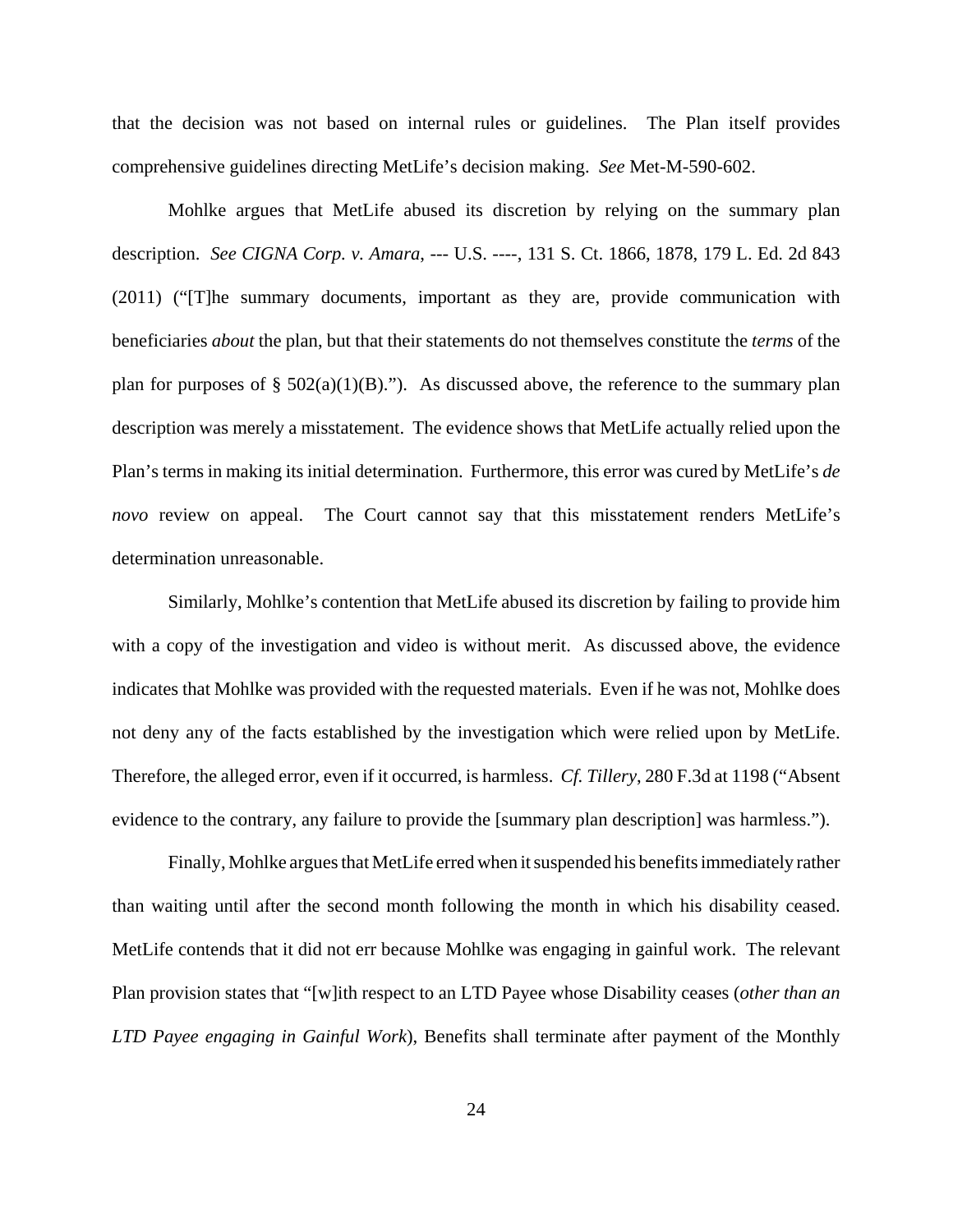Benefit Payment which pertains to the second month following the month in which such Disability ceases." Met-M-593 (emphasis added). Also, "Benefits shall terminate as of the Monthly Benefit Payment with respect to the month in which any of the following first occurs . . . [d]isability ceases because the LTD Payee is engaging in Gainful Work[.]" *Id.* Under these provisions, it is clear that Mohlke would not have been entitled to the second monthly benefit payment if he was engaging in gainful work. As stated, the Plan defines "gainful work" as "paid employment for which a person is, or becomes, reasonably qualified by education, training, or experience, and which is more than transitory in nature, as determined by the Claims Administrator." Met-M-567. The evidence shows that Mohlke was a certified RPZ repairman who worked part-time as a tester for Southside Public Water Authority. The Plan's definition of "gainful work" imposes no requirement that the employment be full-time. Further, the Plan grants MetLife the discretion to determine whether certain work falls within the definition of "gainful work." On this record, the Court cannot say that MetLife abused its discretion when concluding that Mohlke's part-time work as a certified RPZ repairman fell within the Plan's definition of "gainful work."

Other than Drs. Rumans and Barnes's statements that his conditions were "permanent," Mohlke presented no evidence tending to establish that he was still disabled in November of 2009. Indeed, Mohlke was working part-time as a repair mechanic. The evidence established that Mohlke's condition had improved to the point that he was no longer disabled. Therefore, MetLife did not abuse its discretion in terminating his benefits.

#### **CONCLUSION**

For the reasons stated, MetLife's decision to terminate Mohlke's long-term disability benefits is AFFIRMED.